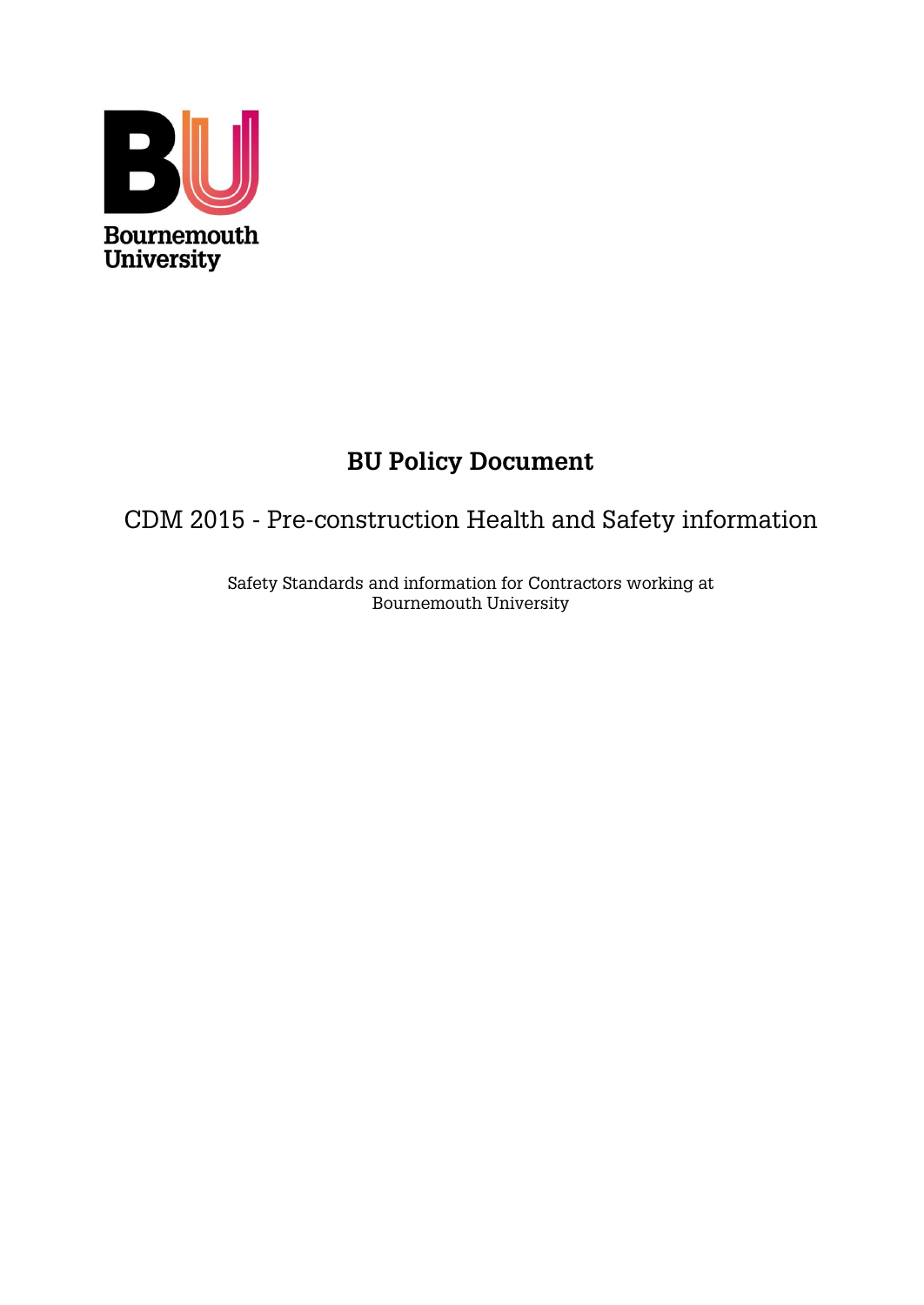# **Document Control Record**

| Document<br>revision<br>number | Changes made                                                                | By whom | Date       |
|--------------------------------|-----------------------------------------------------------------------------|---------|------------|
| Version 1                      | Original document                                                           | R White | 08/2016    |
| Version 1                      | Updated Asbestos information<br>and contractor signing in/out<br>management | R White | 24/05/2018 |
|                                |                                                                             |         |            |
|                                |                                                                             |         |            |
|                                |                                                                             |         |            |
|                                |                                                                             |         |            |
|                                |                                                                             |         |            |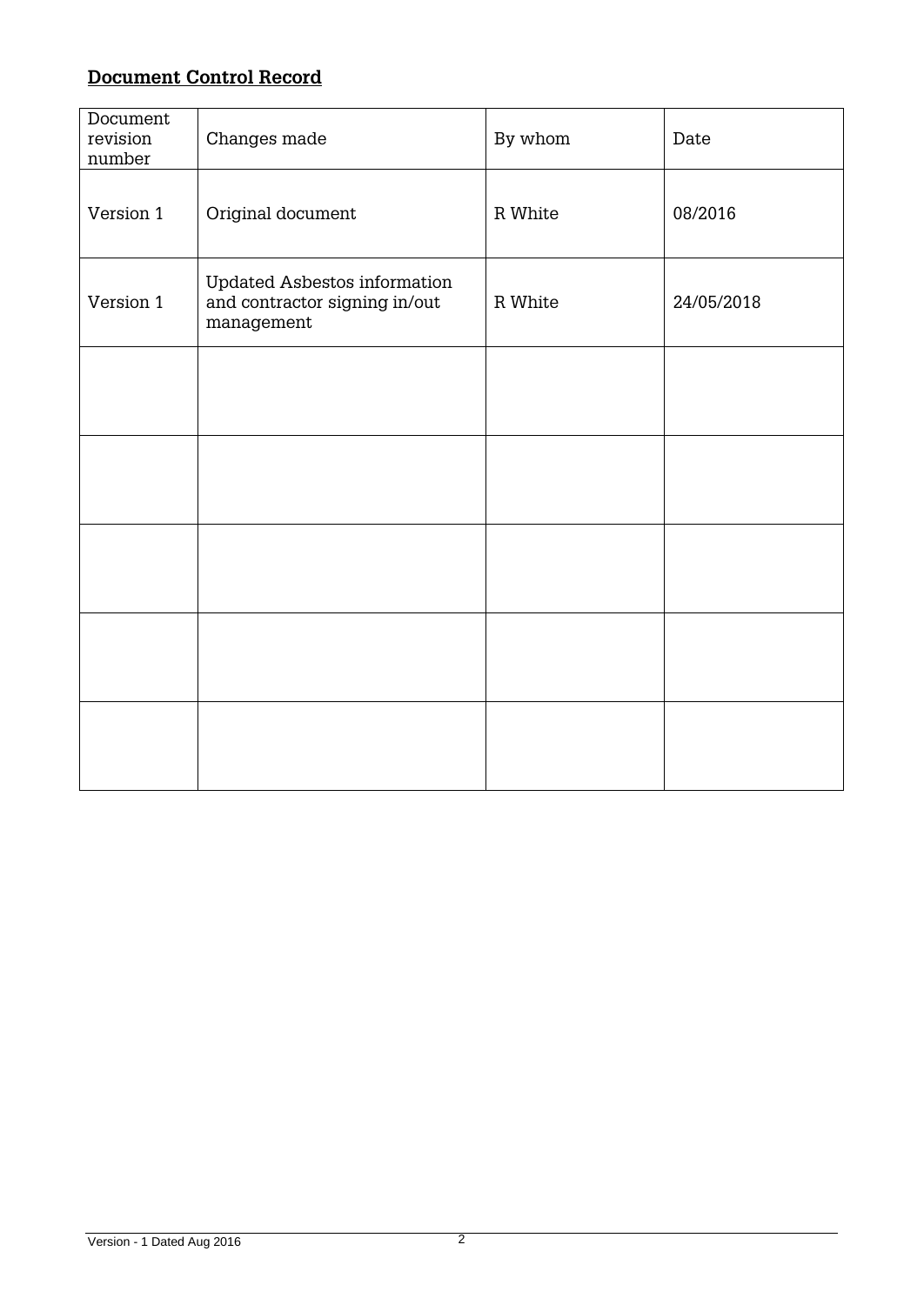# **Introduction**

# **1. Contract Management**

- 1.1. Construction Design and Management Regulations 2015
- 1.2. Description of the Project & Project Team Details
- 1.3. Site General Rules and Other restrictions on Contractors
- 1.4. Emergency Call-Out
- 1.5. Maintaining Existing Services
- 1.6. Environmental Considerations
- 1.7. Supervision
- 1.8. Signing in Procedure

# **2. Health & Safety Requirements**

- 2.1. General Site Hazards
- 2.2. Unsafe Working Practices/Conditions
- 2.3. Restricted Areas
- 2.4. Tools and Equipment
- 2.5. Plant and Tool Maintenance
- 2.6. Inspection
- 2.7. Lifting equipment
- 2.8. Scaffolding

# **3. Safety Requirements**

- 3.1. Site Hazards
- 3.2. Health, Safety and Welfare measures
- 3.3. Asbestos
- 3.4. Risk Assessments, Safe Systems of work and Method Statements
- 3.5. Permit To Work (PTW)
- 3.6. Excavations
- 3.7. Fire Precautions
- 3.8. Notices/Safety Signs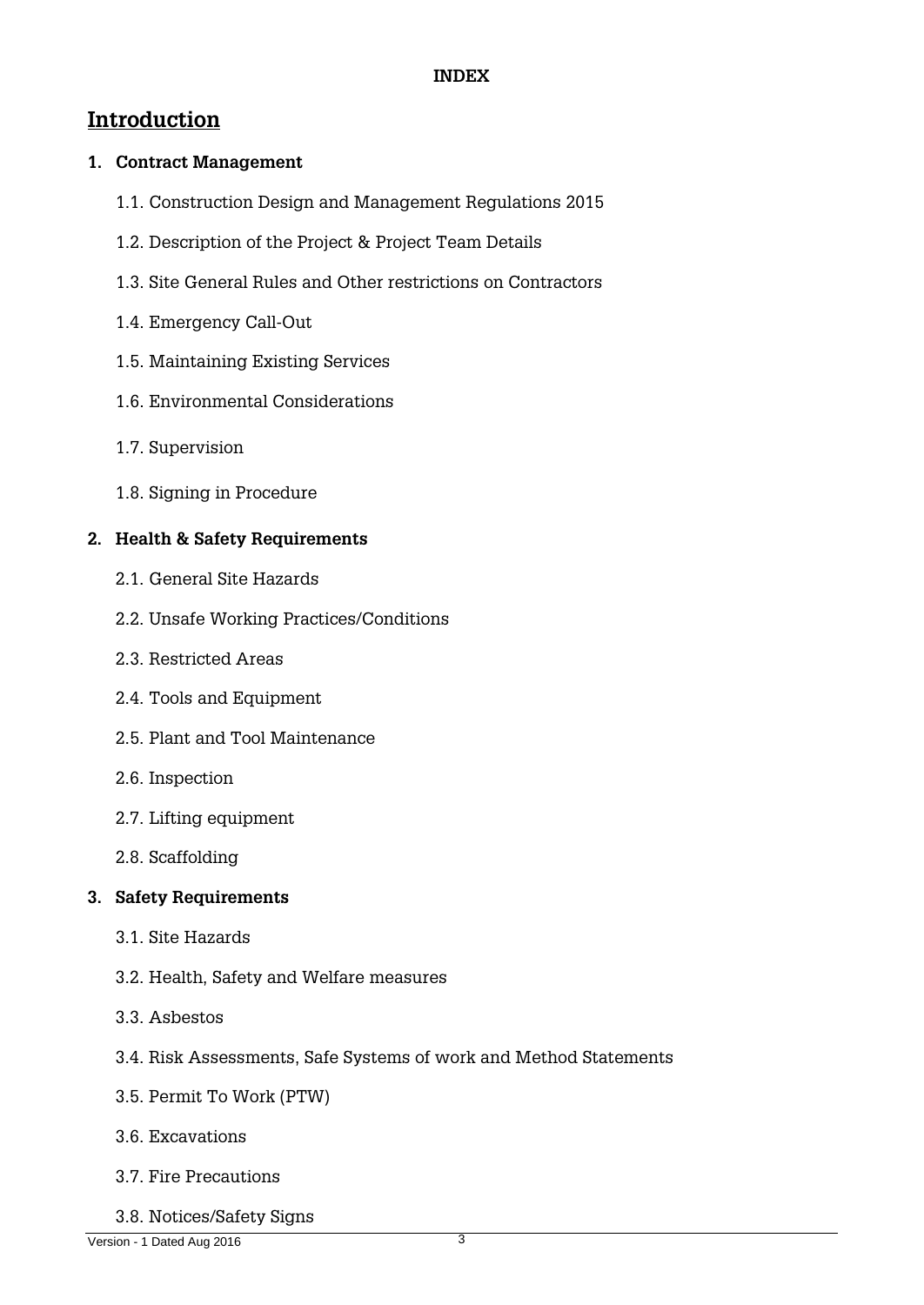### 3.9. Nuisance

- 3.10. Overhead Working & Work on Roofs
- 3.11. External Barriers and Screening
- 3.12. Protection of Internal Works
- 3.13. Lifting Operations
- 3.14. Hazardous Materials and Substances (COSHH)
- 3.15. Grounds Maintenance
- 3.16. Pesticide Regulations
- 3.17. Tree Surgery
- 3.18. Housekeeping
- 3.19. Security

### **4. Site Restrictions**

- 4.1. Designated work area
- 4.2. Electrical and Piped Services
- 4.3. Use of BU Lifts
- 4.4. Storage Areas
- 4.5. Street Lighting
- 4.6. Suspension of work

### **5. Emergency Arrangements**

- 5.1. Emergency Evacuation
- 5.2. Fire Alarm Tests
- 5.3. First Aid
- 5.4. Accident Reporting

# **6. Safety Check List for Contractors and Bournemouth University Managers**

- 6.1. [Bournemouth University Managers](#page-27-0)
- 6.2. Contractors

# **7. ANNEX A – BU CDM process flow chart.**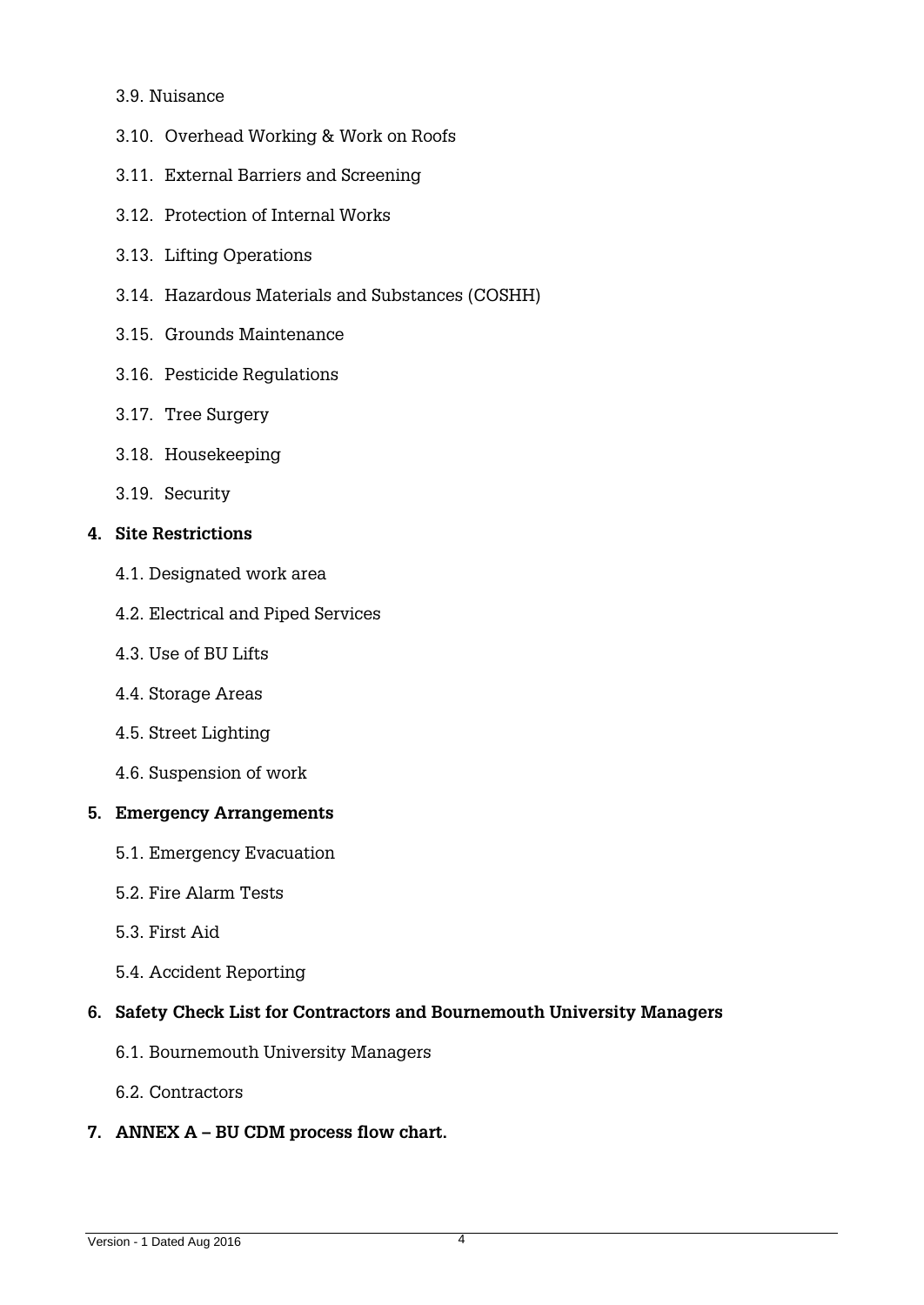### **Introduction**

This document has been prepared for distribution to all contractors and their employees working or intending to work in areas controlled by Bournemouth University.

This information complies with the client's duties under the Construction (Design and Management) regulations 2015 (CDM) and provides details of University's risks, Hazards and Safe Systems Of Work (SSOW) procedures. Contractors are to comply with this document and use the information provided to develop their Construction Phase Plan in order to minimise any risk to the Health and Safety of contractors, staff, students the general public and the environment from all construction and maintenance activities.

Compliance with this document will ensure both Contractors and the University reduce the possibility of accidents and promote good collaborative working relationships.

The contractor shall detail proposals for complying with the requirements of this document and any legislative requirements for ensuring compliance. These requirements shall form the contractors Construction Phase Health and Safety plan, method statement and risk assessment as appropriate.

It is a requirement that all parties involved with the contract read and sign this plan to confirm they fully understand its contents.

These notes are not exhaustive and Contractors must ensure they meet their obligations under the requirements of all Health and Safety and Environmental legislation.

For reactive and planned maintenance, the Project Manager will be the Bournemouth University Maintenance Services Manager (MSM). The MSM may delegate these responsibilities to key members of staff.

For planned project works, the Project Manager will be a Consultant or a Bournemouth University Estates Representative appointed by Bournemouth University Head of Estates development.

It is the contractor's responsibility, when sub-contracting any part of the work, to ensure that their sub-contractors conform to the CDM regulations and familiarise themselves with the contents of this Pre-Construction H&S information and the Construction Phase Plan.

A copy of this document must be kept available at all times, and all staff working on University property, including all sub-Contractors, must be aware of its existence, its content and have access to it for reference.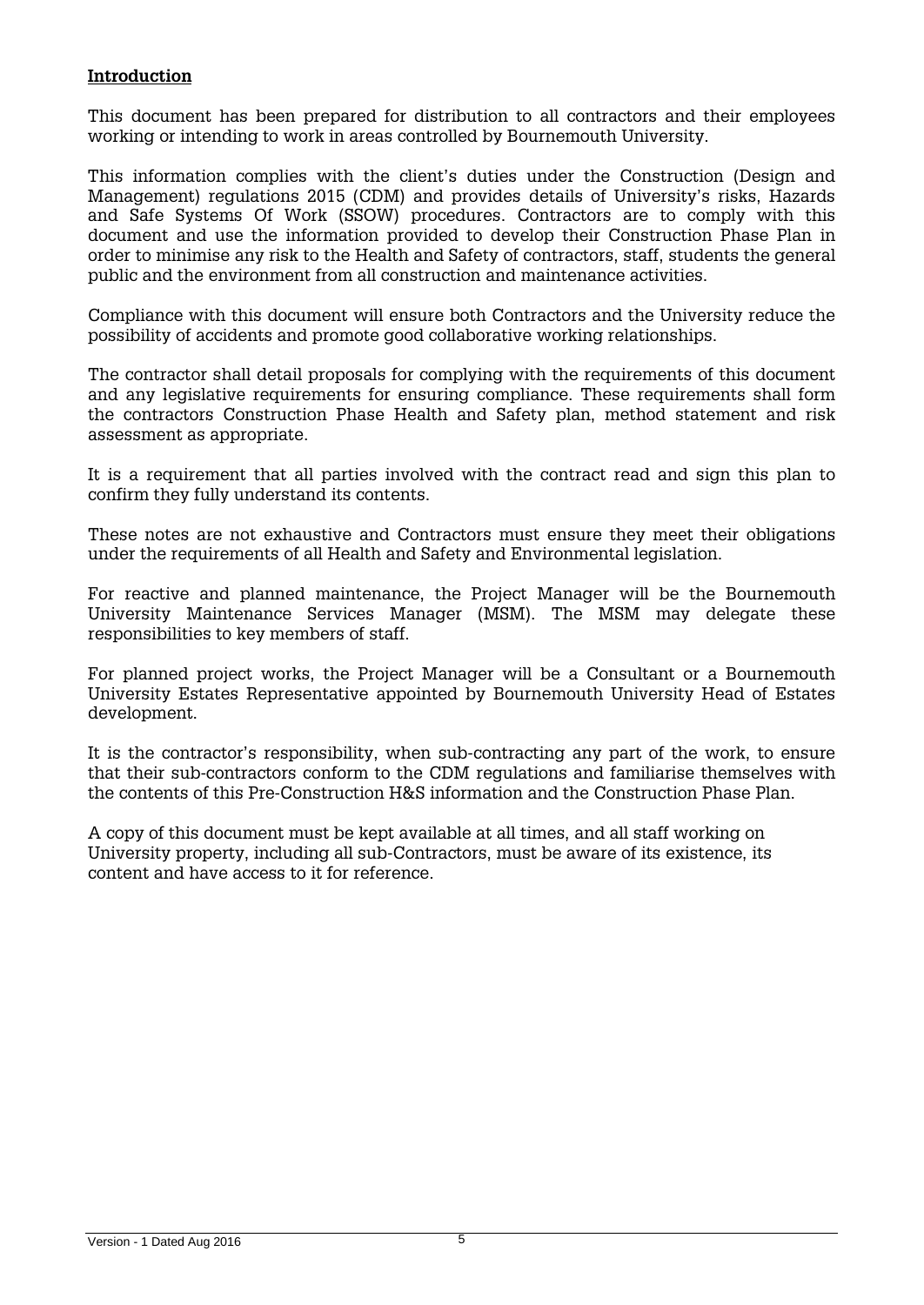# **1. Contract Management**

# **1.1 Construction (Design and Management) Regulations 2015 (CDM)**

Guidance on the CDM regulations, the duty holders and their responsibilities can be found on the CITB web site [citb.co.uk](file:///C:\Users\rwhite\AppData\Local\Microsoft\Windows\Temporary%20Internet%20Files\Content.Outlook\C6JTT1GC\The%20Construction%20(Design%20&%20Management)%20Regulations%20(CDM%202015)%20are%20the%20main%20set%20of%20regulations%20for%20managing%20the%20health,%20safety%20and%20welfare%20of%20construction%20projects.%20CDM%20applies%20to%20all%20building%20and%20construction%20work%20and%20includes%20new%20build,%20demolition,%20refurbishment,%20extensions,%20conversions,%20repair%20and%20maintenance.)

The CDM regulations are the main set of regulations for managing the health, safety and welfare of construction projects. CDM applies to **all** building and construction work and includes new build, demolition, refurbishment, extensions, conversions, repair and maintenance.

- **a. All projects** must have:
- workers with the right skills, knowledge, training and experience
- contractors providing appropriate supervision, instruction and information
- A Construction Phase Plan
- **b.** Project where **more than one contractor** is involved (domestic or non-domestic) must have 1 above plus:
- Principal designer and principal contractor must be appointed
- A health and safety file
- **c.** If work is scheduled to:
- last longer than 30 working days and
- have more than 20 workers working simultaneously at any point in the project
- OR exceeds 500 person days
- All of A and B above plus Client must notify project to HSE

The CDM regulations require that construction clients provide **pre-construction information** as soon as is practicable to every designer and contractor appointed, or being considered for appointment, to the project.

The regulations define **pre-construction information** as 'information in the client's possession or which is reasonably obtainable by or on behalf of the client, which is relevant to the construction work and is of an appropriate level of detail and proportionate to the risks involved, including information about:

- The project.
- Planning and management of the project.
- Health and safety hazards, including design and construction hazards and how they will be addressed.
- Information on any existing 'health and safety file'.

**Pre-construction information** should be provided in a convenient form and should be clear, concise and easily understandable. It should be prepared early in the project so that it can provided to designers and contractors as part of the tendering or procurement process. This enables those preparing bids to assess the resources they will need to allocate to perform their duties under the regulations.

Designer/s must then take account of the **pre-construction information** when preparing or modifying designs.

**Pre-construction information** may be added as the project progresses, and should be provided as appropriate to designers and contractors throughout the project before work starts on any particular element.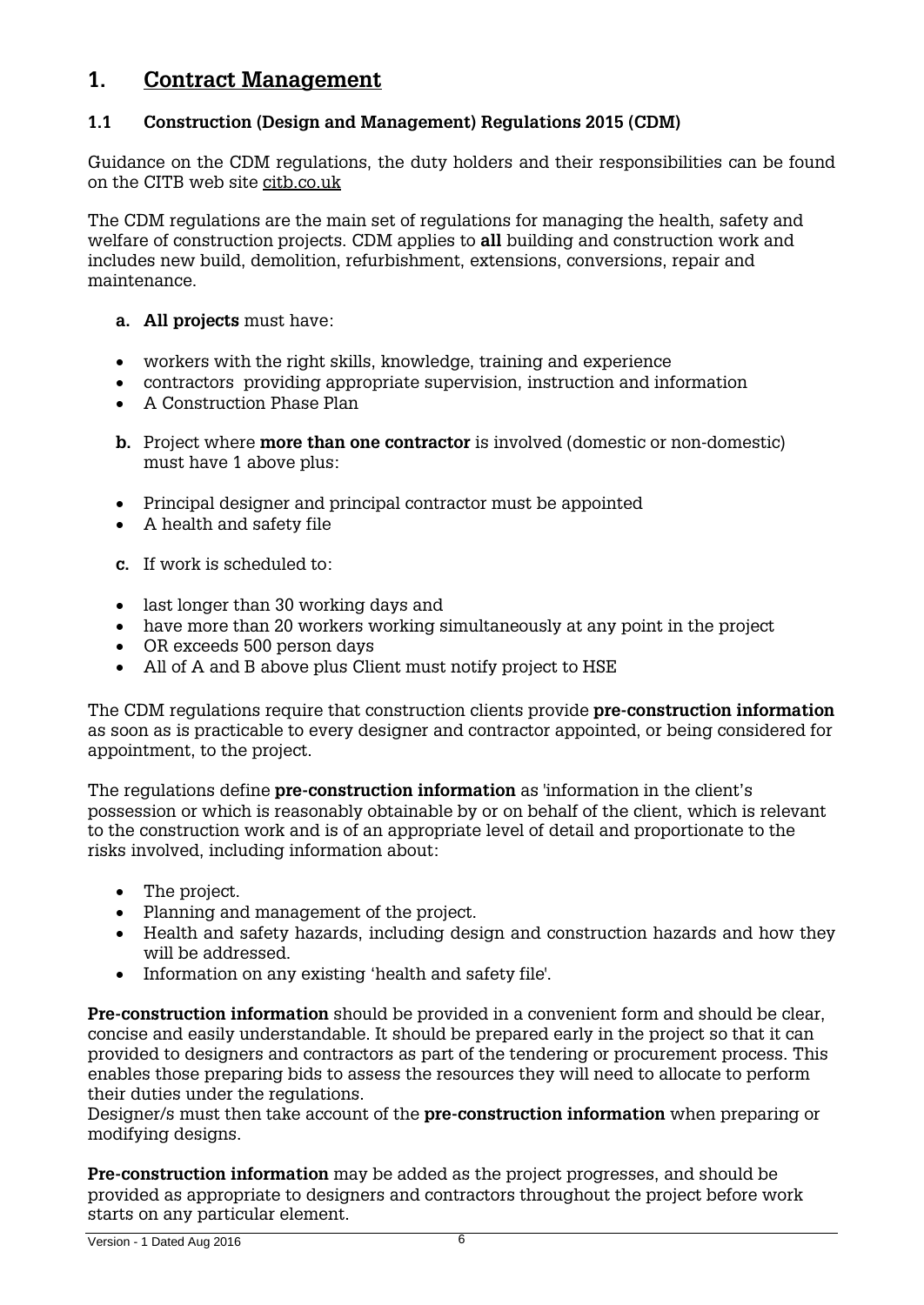The amount of detail included in **pre-construction information** should be sufficient to ensure that significant risks can be anticipated, focussing on those risks that could not reasonably be anticipated.

The contractor must provide Bournemouth University with a **Construction Phase Plan** (CPP) for the contract. An example CPP can be found on the CITB web site.

For simple projects and maintenance contracts the CITB also provide an 'app' which can be found on the 'app' store under CDM WIZARD.

#### [APPLE STORE](https://itunes.apple.com/gb/app/cdm-wizard/id974674223?mt=8&uo=4)

<https://itunes.apple.com/gb/app/cdm-wizard/id974674223?mt=8&uo=4>

### [ANDROID](https://play.google.com/store/apps/details?id=co.uk.citb.cdmwizard&hl=en_GB)

[https://play.google.com/store/apps/details?id=co.uk.citb.cdmwizard&hl=en\\_GB](https://play.google.com/store/apps/details?id=co.uk.citb.cdmwizard&hl=en_GB)

The CPP must be provided and approved by the Client prior to any work commencing on site.

### **1.2 Description of the project**

Nature of the construction work or maintenance contract to be carried out;

Project/job title:-

PM - List the key elements of the construction work or maintenance specific task including any associated infrastructure works and demolition and site clearance.

### **Location**

PM – Detailed description of the location of the works and access information. A map or drawing may be included to help illustrate the location of the project.

### **Programme/ Key dates**

PM - State details of the time within which it is intended that the project/contract and any intermediate stages will be completed. Also outline any time restraints (if relevant). Any bespoke project arrangements -

Start –

Finish –

#### **Extent and location of existing information**

PM – Detailed description of any available information for the specific project i.e. earlier H&S files, Known Asbestos, O&M drawings.

### **Design Hazards**

PM – List any known existing, construction, or residual design hazards for the project, i.e. \*Delete/add as required

- 1. Public/staff access
- 2. Planning and managing the construction work.
- 3. Confined spaces.
- 4. Boundaries and access.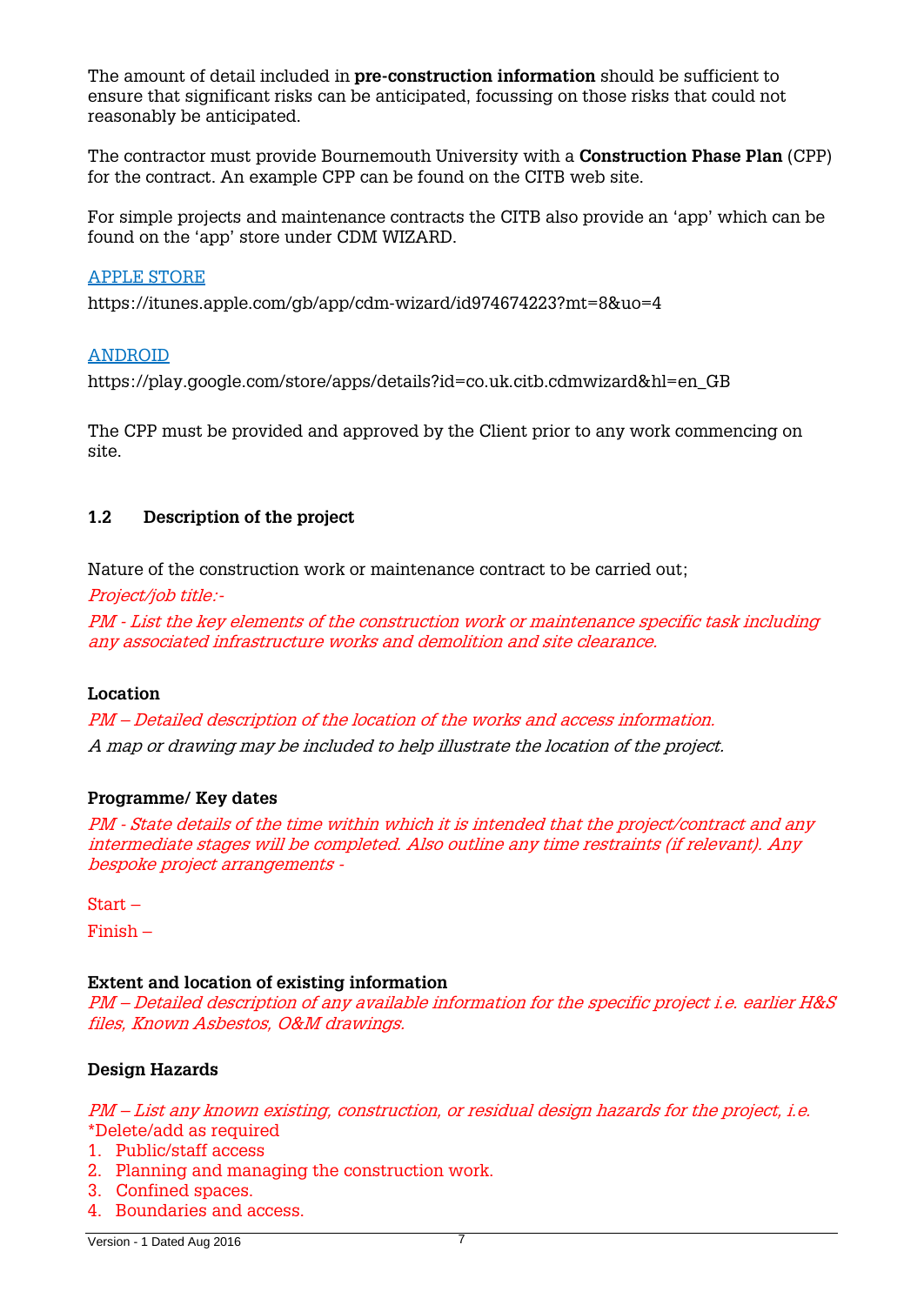- 5. Adjacent land uses.
- 6. Existing services.
- 7. Drainage (surface, foul and combined)
- 8. Ground [conditions.](http://www.designingbuildings.co.uk/wiki/Ground_conditions)
- 9. Existing [structures.](http://www.designingbuildings.co.uk/wiki/Structure)
- 10. Issues relating to plant and [equipment.](http://www.designingbuildings.co.uk/wiki/Equipment)
- 11. [Health](http://www.designingbuildings.co.uk/wiki/Health_and_safety) and safety information in earlier design, construction or 'as-built' [drawings.](http://www.designingbuildings.co.uk/wiki/Drawings)
- 12. Health hazards.
- 13. [Contaminated](http://www.designingbuildings.co.uk/wiki/Contaminated_land) land.
- 14. [Client'](http://www.designingbuildings.co.uk/wiki/Client)s activities.
- 15. Significant [design and construction](http://www.designingbuildings.co.uk/wiki/Design_and_construct) hazards
- 16. Assumptions and working methods.
- 17. Arrangements for co-ordination of ongoing design work.
- 18. Significant risks identified during design.
- 19. Materials requiring particular precautions.
- 20. A description of the format of the [Health and Safety File](http://www.designingbuildings.co.uk/wiki/Health_and_safety_file) and any conditions relating to its content.
- 21. Events at BU (ie where could be a conflict, noise issues etc)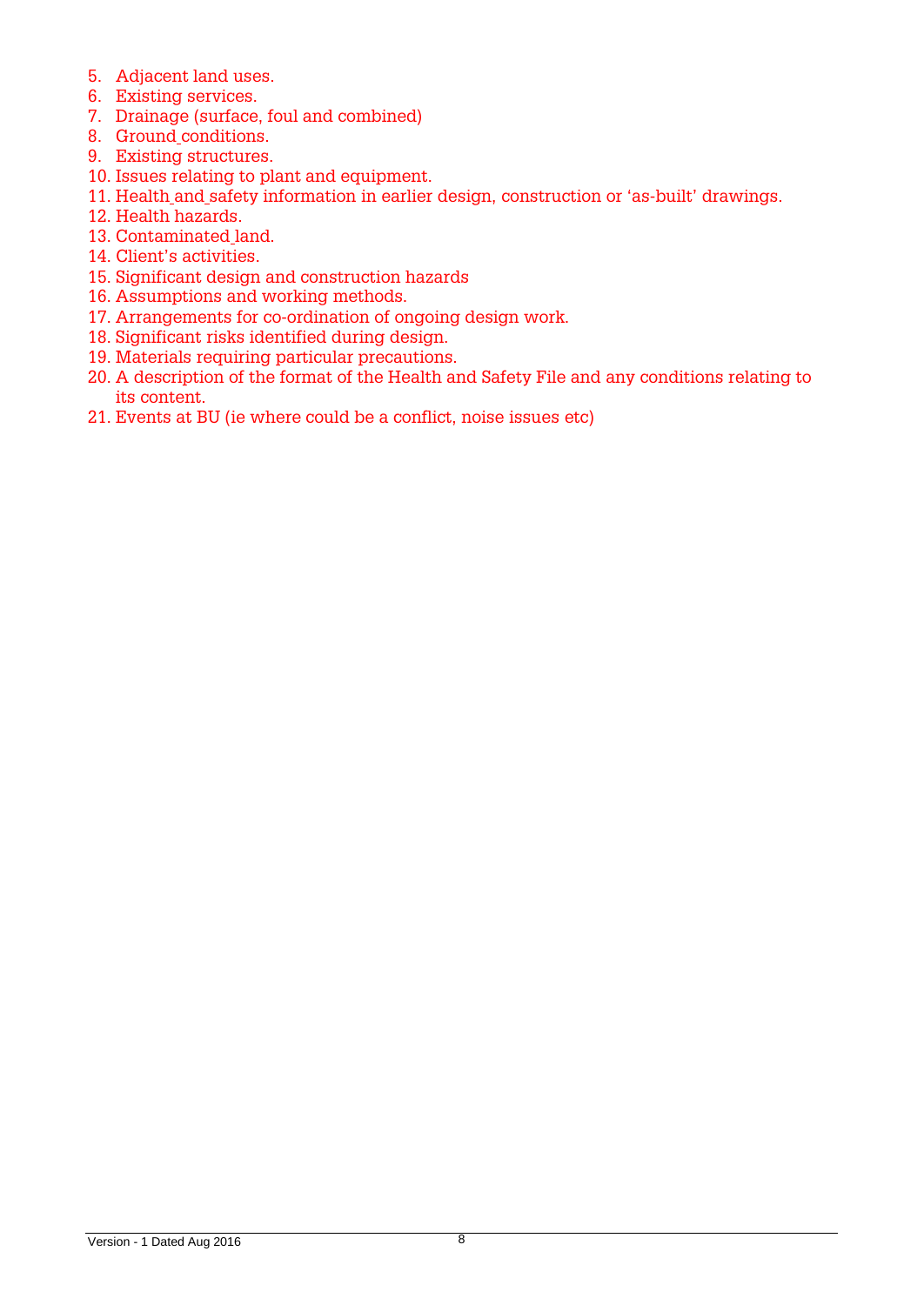# **Project Team Details**

### **Client**

| Company name       | <b>Bournemouth University</b>                                                   |            |
|--------------------|---------------------------------------------------------------------------------|------------|
| Company<br>address | Estates Office, 501 Studland House, 12 Christchurch Road Bournemouth<br>BH1 3NA |            |
| Contact Name       | *                                                                               | Tel. 01202 |
| Email:             | @bournemouth.ac.uk   Mob.                                                       |            |

# **Principle Designer**

Element of Design (e.g. Mechanical, Architectural)

| Company name         |      |
|----------------------|------|
| Company<br>  address |      |
| <b>Contact Name</b>  | Tel. |
| Email:               | Mob. |

### **Principal Contractor**

| Company name         |      |
|----------------------|------|
| Company<br>  address |      |
| Contact Name         | Tel. |
| Email:               | Mob. |

### **Sub Contractor** (if Known)

| Company name       |      |
|--------------------|------|
| Company<br>address |      |
| Contact Name       | Tel. |
| Email:             | Mob. |

# **Other Consultants**

Element of Consultancy (e.g. H&S Consultants, Project Management Consultants)

| Company name         |      |
|----------------------|------|
| Company<br>  address |      |
| Contact Name         | Tel. |
| Email:               | Mob. |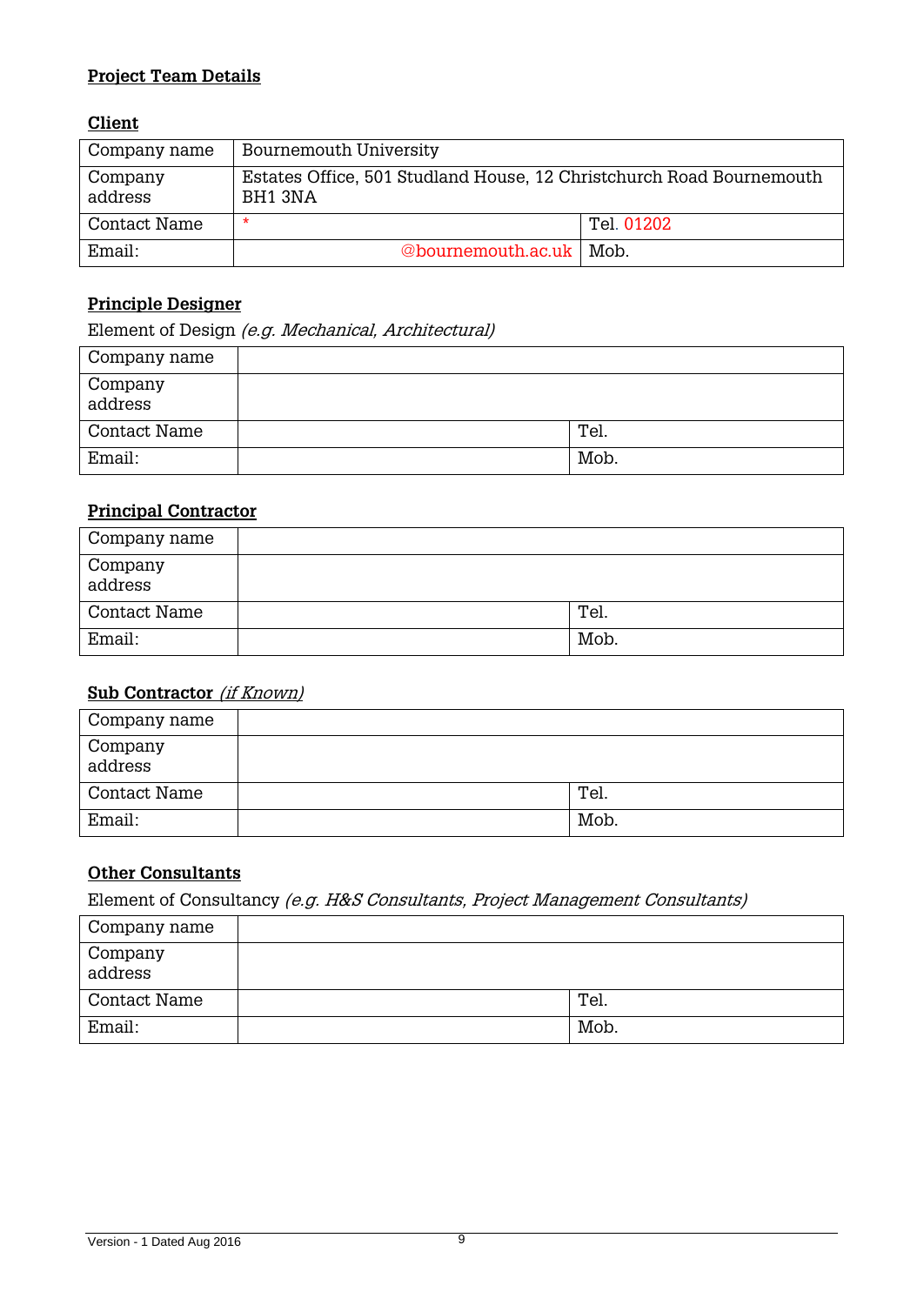### **1.3 Bournemouth University General Rules and Restrictions on Contractors**

The following information must be adhered to at all times, failure to do so may require the immediate removal from the premises of any persons not adhering to the requirements laid out in this document. Any such persons may be removed from the University on a permanent basis and the continuation of contract may be assessed as a result. Any person removed from the site may not gain access to the University again without the express permission of the University's Project Manager.

- All work must comply with current health & safety and environmental legislation and undertaken in accordance with the Construction Phase Plan, 'current' risk assessment and method statement, all parties must be aware of its content and working method.
- Parking at Bournemouth University is strictly controlled by permit. Contractor's vehicles will be expected to park in pre designated car parking and display a valid permit at all times. Visitors to the site will require pre booking and temporary passes. The site is monitored daily by an independent security company; vehicles found without displaying a valid permit or parked illegally will be ticketed and fined. Parking on the grass verges is strictly prohibited.
- Speed limit on site is 5 mph for the safety of pedestrians; road calming measures are present on University roads.
- Designated contractor areas must be kept clean, clear and tidy at all times.
- Designated contractor areas must prevent access by unauthorised persons.
- Plant, equipment or tool kits are not permitted outside designated working areas. All tools are to be safely stored when not in use. Toolkits left unattended may be removed by Bournemouth University.
- PPE must not be worn within the University outside of the designated working and access area/s.
- Music radios are not permitted.
- Photographs shall not be taken without prior written permission.
- Shorts are not to be worn and the removal of shirts is not permissible at any time.
- No eating and drinking outside the designated public refreshment areas.
- Wolf whistling and other such lewd behaviour is not acceptable.
- The consumption of alcoholic products on site is strictly prohibited.
- The University has a no smoking policy within 5m of any building.
- Designated working, access and general communal areas are to be agreed with the Project Manager, all areas outside of this are deemed out of bounds.
- BU has a dedicated H&S Team; the H&S Team may undertake spot audits and safety checks without prior notice.
- Skips/working areas are to be Heras fenced and locked at all times.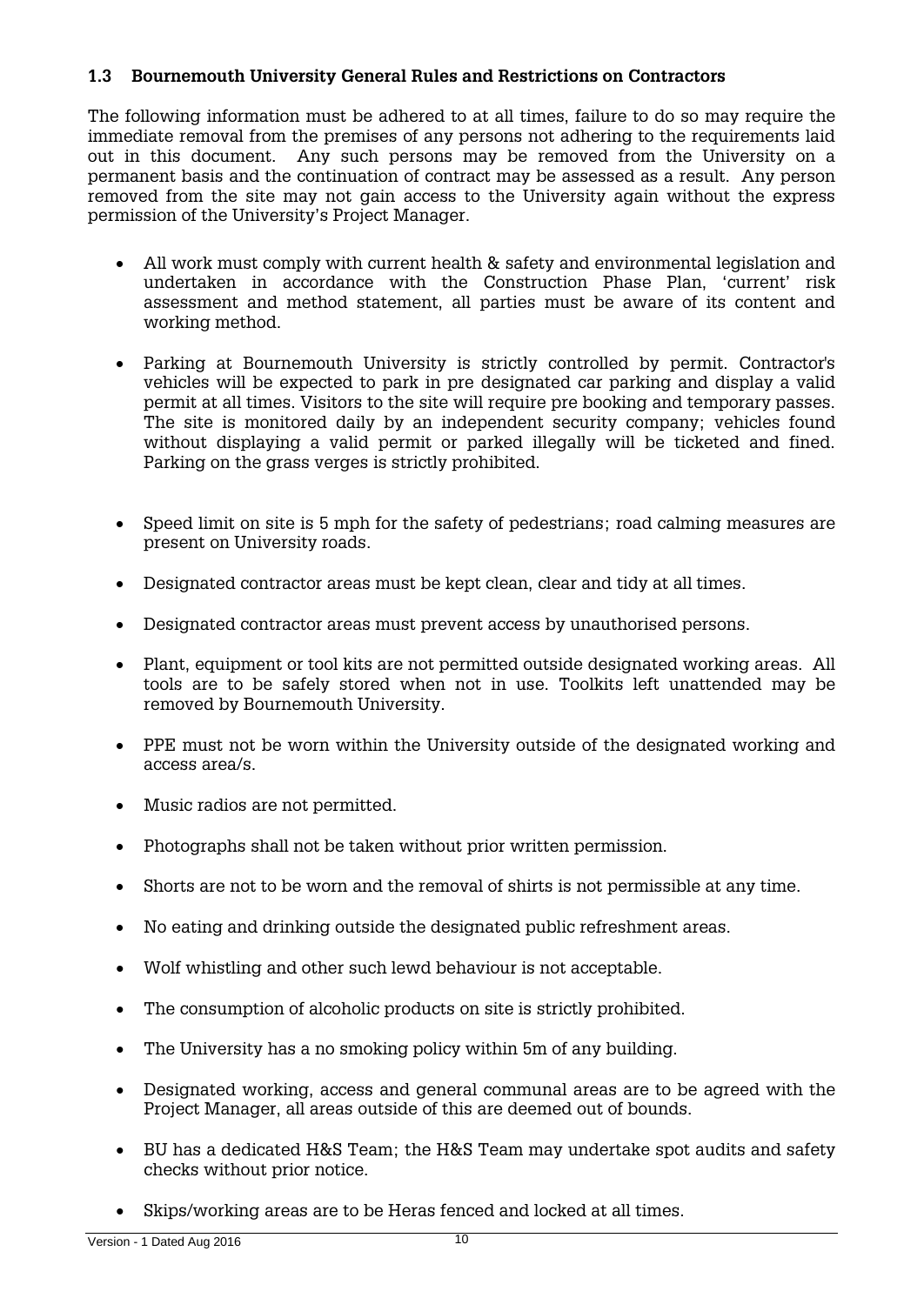- Contractors must make their own arrangements to receive deliveries. Bournemouth University will not sign for deliveries or hold packages on behalf of contractors.
- Temporary lighting for construction and security is to be agreed with the Project Manager.
- Contractors must control nuisance pollution, such as noise, dust etc. and prevent pollution to minimise any impact to University business and in agreement with the Project Manager.
- All vehicles must be registered as being on site, long or high vehicles may have difficulty negotiating the University roads, as some roads are very narrow and not all buildings are accessible by road, only paths.

### **1.4 Emergency Call-Out**

Contractors undertaking construction or major refurbishment project must put in place an emergency call out system, both for their own company and their principal mechanical and electrical sub-contractors.

The minimum requirements of the University, whichever system is selected by a contractor and his principal sub-Contractors, are that:-

- The call out system will operate both weekdays and weekends for all hours that the contractors are not on site.
- There shall be sufficient back-up contacts to ensure a workable system.
- The contractor and his principal sub-contractors guarantee an out-of-hours presence on site, in the case of an emergency, within two hours of contact.

The University's emergency telephone number is 01202 62222, or 222 from an internal University telephone.

# **1.5 Maintaining Existing Services**

External services drawings and 'as built' Operational and Maintenance Manuals are available from Estates on request.

Before work commences, contractors shall ascertain the positions of all known live drains and services, which may be affected by the operations. Contractors must take all necessary measures to maintain them and to prevent damage to them. If any damage to live drains or services is caused by carrying out the work contractors must notify the Project Manager and make good the damage at their own expense.

The minimum period of notice for shutdowns, isolations or interruption to existing water, electrical and heating services, including drainage and telecommunications systems shall be:-

- 5 working days for internal services only serving a single department or area.
- 20 working days for external mains, primary distribution services or those services feeding more than one department or area.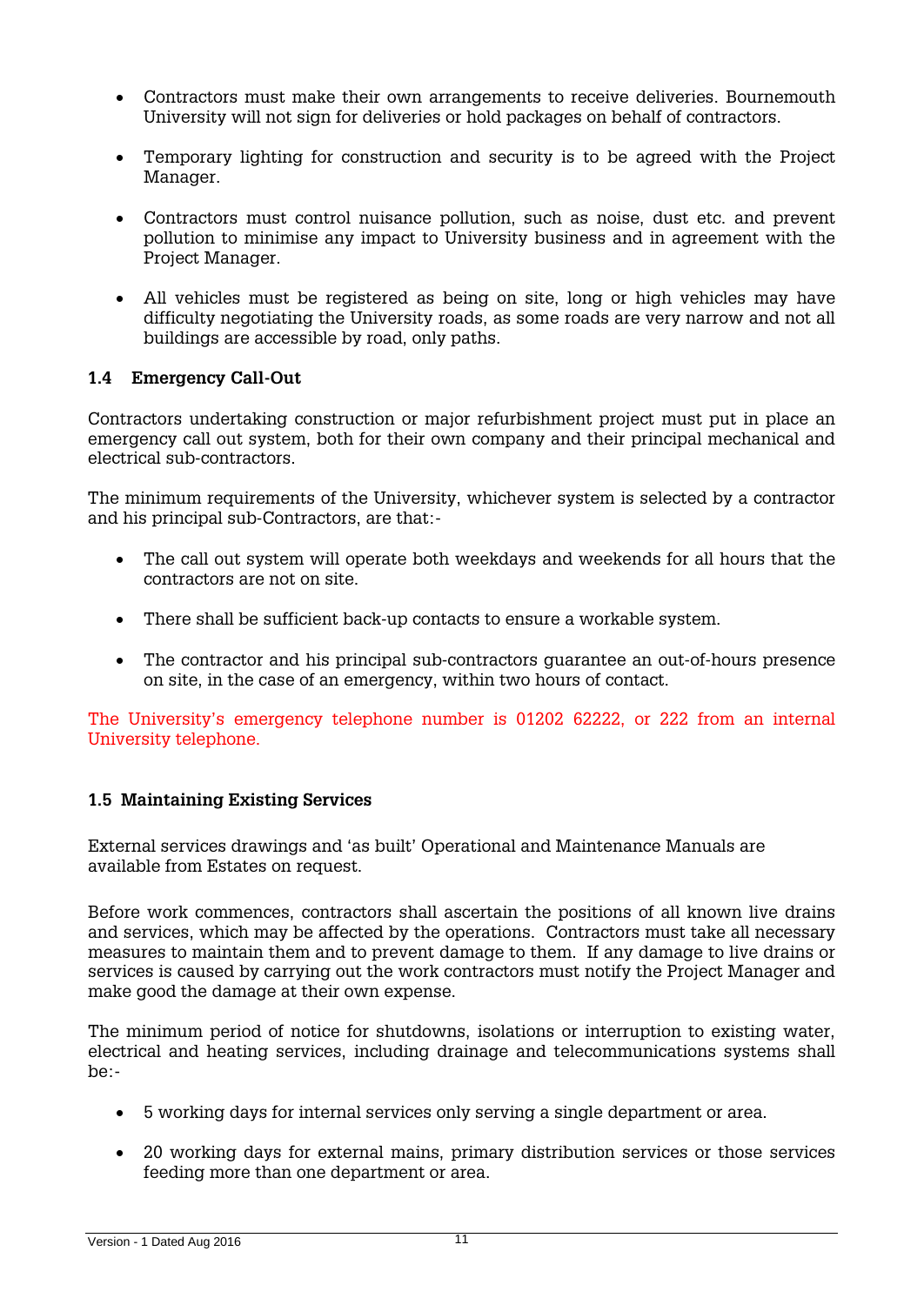Please note, due to the specific nature of Universities business, shut downs for a specific requested date cannot always be granted.

Contractors shall give these periods of notice in writing to the Project Manager giving full details including type of service(s), location, date for and length of time of disruption together with a method statement. The 5 day/20 day periods shall commence from the time of arrival of the notice with the Project Manager.

### **1.6 Environmental Management**

Contractors must comply with all statutory requirements and industry best practice to control the disposal of waste and the emission of noise, vibration, dust, water, smoke, fumes, rubbish and other causes to prevent pollution to the environment.

The burning of rubbish on site is not permitted and adequate precautions must be taken to avoid nuisance to occupiers of any adjacent buildings. Please note that external noise is restricted to 08.00hrs to 18.00hrs Monday to Saturday. If applicable, you must take measures to prevent disturbance to wildlife on site and to local residents.

Works, which have an environmental impact to the University, must have a complete risk assessment for the environmental hazards identifying the control procedures in place to minimise harm to the environment. A useful reference is SEPA's Pollution Prevention Guide 6: [Working at Construction and Demolition Sites;](http://www.sepa.org.uk/media/60125/ppg-6-working-at-construction-and-demolition-sites.pdf)

The Contractor shall identify the person with responsibility for environment management on site and provide details of their competence. The site is to be set up to minimise impacts from transport and provide safe and secure storage of materials and waste (e.g. lockable skip).

Contractors must have read and understand BU's Sustainability Policy and provide an Emergency Plan to identify actions in the event of an environmental incident.

All hazardous chemicals and oils are to be stored appropriately in accordance with COSHH regulations to prevent spills. Contaminated water must not enter the foul or surface water drains on site.

If possible, please turn off all equipment when not in use and turn off lights if you are the last individual leaving an area of a building.

Report any environmental incidents to your employer and BU representative at the earliest opportunity.

The use of BU waste facilities is not permitted to dispose of any waste you produce. Duty of Care information must be provided to BU including waste carrier and waste management licenses/permit/exemption information. You will also be required to provide information on the amount of waste produced and its disposal route (recycled, recovery with and without energy production or landfill).

Contractors must arrange for the regular removal of all their own arising's. Items of salvage must only be kept in a location agreed with the Project Manager. Unless otherwise stated in the contract, any arising's from work undertaken must be removed from the University premises on a daily basis unless the use of contractors' skips have been specifically agreed with the Project Manager.

Any hazardous waste arising's should be handled in accordance with legal requirements. If in doubt please ask the Project Manager. Industrial waste must not be disposed of in domestic waste bins.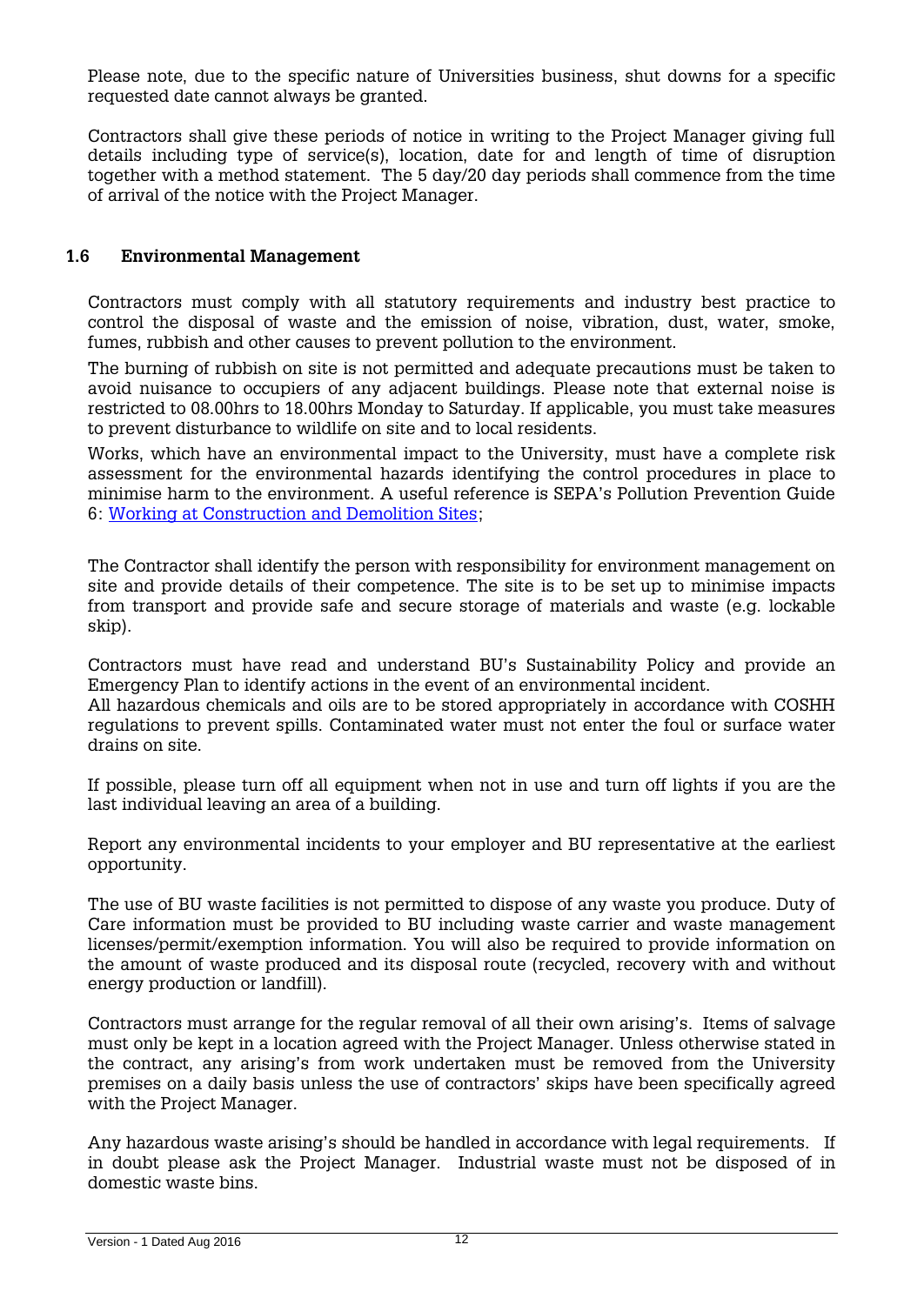It shall be noted that disposal of WEEE waste & fluorescent tubes shall be via a suitable container and not in skips.

Contractors shall ensure that skips are suitably positioned to not create an obstruction or hazard. They are to be marked so as to be clearly visible at night and in conditions of poor visibility. While the roads on the estate may be private, the University is still liable under the Occupier Liability Regulations. Skips should be covered to prevent unauthorised removal or addition of items and must be removed immediately when full. Skips are to be fully fenced and locked with 'Heras' or similar.

### **1.7 Supervision**

The contractor must appoint a named person responsible for site safety and daily activities to act as the 'contractors' representative on site. Contractors are fully responsible for the behavior of their employees, including sub-contractors or any temporary staff under their employment. Poor behavior will not be tolerated and persons/contractors may be asked to leave the University.

### **1.8 Signing in Procedure**

All contractors are required to have a general Bournemouth University H&S site induction by their sponsor before working on site. Site passes will not be issued until evidence of a suitable site induction has been provided.

It is expected that 'Capital' works projects and contractors working within a 'controlled site' will be inducted by the Project Manager and utilise the contractors own signing in procedure.

All other contractors working on behalf of Estates Facilities Management will be required to report to Talbot Campus, Estates Office, PG78. Contractors will receive a temporary pass or permanent SALTO ID card with access authorisation/keys if required. Contractors will be required to electronically sign in and out of the universities contractor management system (SALTO) on each visit to the University unless;

- There is a maintenance emergency/out of hours call out
- Pre-arranged with a member of BU Estates

Contractors requiring access to Lansdowne Campus must report and sign in to the Talbot Campus first. Upon leaving site the pass must be handed back to the office at Talbot Campus and electronically signed out.

All contractors will be expected to wear the identification badges provided which must be visible at all times.

Contractors will not normally be permitted to work at closed premises where normal access/egress is not possible.

Working outside of normal hours will require information to be added to the security memo to advise security staff. Please provide sufficient (24hrs) advance notice to the Project Manager to enable the information to be disseminated. Outside normal working hours BU uses a security firm to undertake access control.

# **2. Health & Safety Requirements**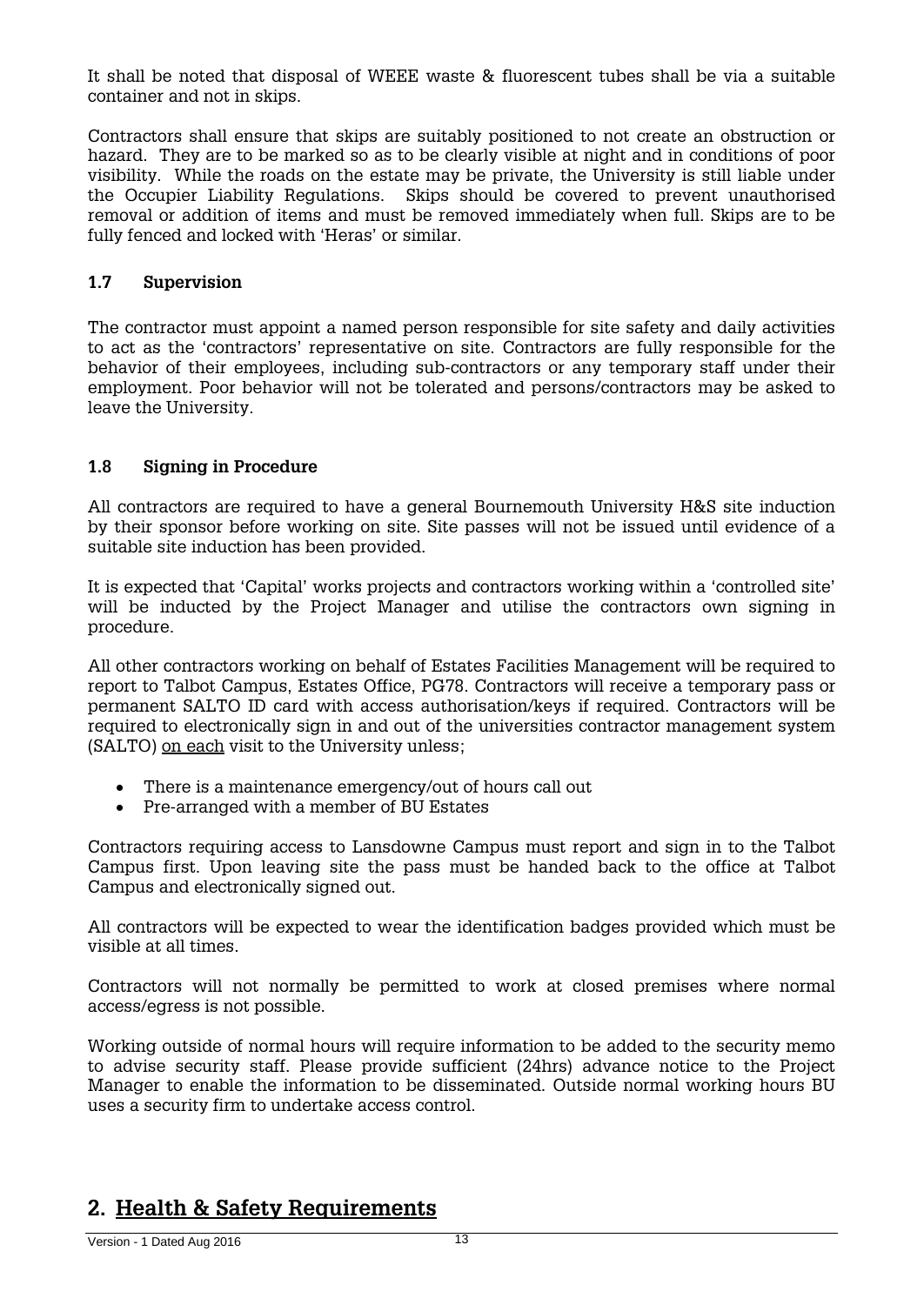# **2.1 General Site Hazards**

Bournemouth University has the following general hazards for consideration by all visiting contractors:-

- There are approx. 1500 staff and 17,000 students using the University premises. The buildings are also open to the general public and are accessed by people of all ages, disabilities and religious and ethnic backgrounds. Some buildings are permanently open providing access to students 24/7. There is high volume pedestrian circulation around campus and crossing roads.
- There are designated cycle routes within the road markings in and around campus.
- Staff and students use the limited access roads and designated parking bays, there are high volume traffic movements at peak times. The Arts University is located adjacent to Bournemouth University, both establishments use the same access roads, Bournemouth Arts University students also use Bournemouth Universities facilities.
- Chemicals and some gases are used within Science labs.
- Various plant is located on roof tops requiring permits to work.
- Bio mass bunker. There is a large 50m3 Bio mass bunker held below road level adjacent to the Bio Mass boiler room. Street level access is required to this area daily during the winter heating season. The bunker is a designated Confined Space.
- There is high volume bus movement around the campus and a travel interchange at the main entrance to the University.

# **2.2 Unsafe Working Practices/Conditions**

The Project Manager, and other persons authorised to act on behalf of Bournemouth University Estates, have the authority to stop contractor work immediately in the event of unsafe practices, if unsafe working conditions exist or where there is a risk of pollution. Where it is evident that there is serious or imminent danger, any University employee has a duty to act by requesting that the work cease.

# **2.3 Restricted Areas**

Under no circumstances may Contractors enter areas designated outside of the agreed construction or public areas without prior permission from the Project Manager.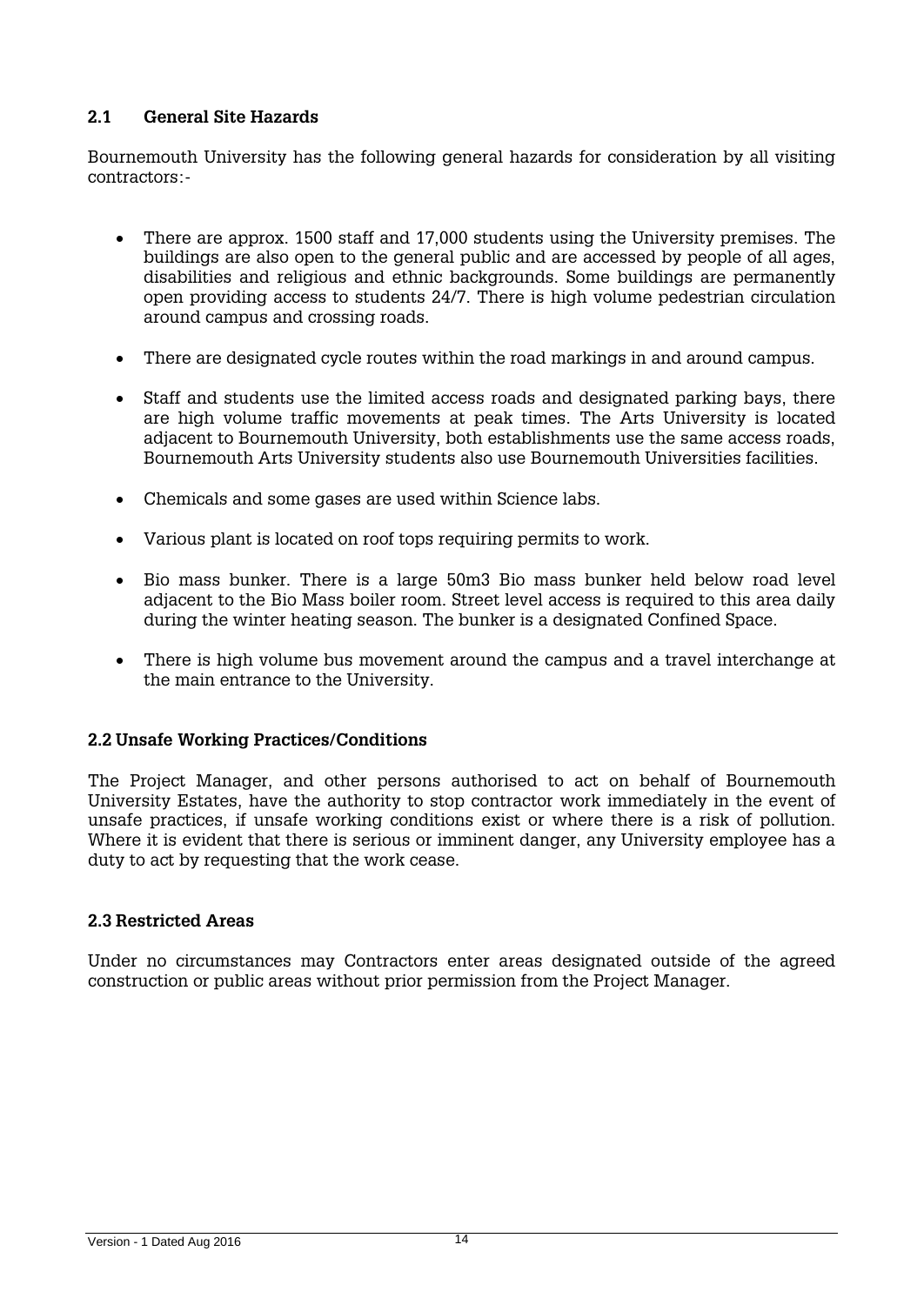# **2.4 Tools and Equipment**

All tools and equipment in use on site must be in date for test / inspected as required by legislation. All electrical tools will be either 110V or battery operated. **240V tools are not permitted.**

Contractors will supply all necessary tools, equipment, protective clothing and safety equipment required to carry out their works. Equipment will NOT be loaned by the University.

Contractors are not permitted to use Bournemouth University workshops, maintenance facilities tools or plant**.**

### **2.5 Plant and Tool Maintenance**

It will be the responsibility of the contractor to ensure that any tools, plant or equipment are maintained in a safe working condition and appropriate records are kept. If any tool, plant or equipment is declared to be unsuitable or in an unsatisfactory condition, it is to be removed from site immediately. Plant brought onto BU premises will require its service records to be provided to the project manager in addition to the CPP documentation.

### **2.6 Inspection**

The Project Manager or a Senior Estates representative will have the right at any time to:-

- Inspect tools, plant or equipment used by a contractor
- View copies of all relevant test and inspection records related to those tools, plants or equipment
- Check employees competence records
- Check Plant records
- Complete an environmental audit

### **2.7 Lifting Equipment**

Upon request, the contractor must make available to the Project Manager copies of current certificates of inspection for all lifting equipment brought onto University sites. The use of lifting equipment must comply with the Provision and Use of Work Equipment Regulations 1998 and the Lifting Operations and the Lifting Operations and Lifting Equipment Regulations 1998 and subsequent amendments to those regulations.

### **2.8 Scaffolding**

The Contractor will be responsible for ensuring that any scaffolding erected to undertake the works is erected by a competent person/s and is subject to statutory inspections. Copies of relevant statutory documentation shall be held on site for the duration of works and shall be made available for inspection by the Project Manager. **A valid scaffold tag is to be prominently displayed at all times**. Ladder access is to be removed at the end of each day to prevent unauthorised access by others.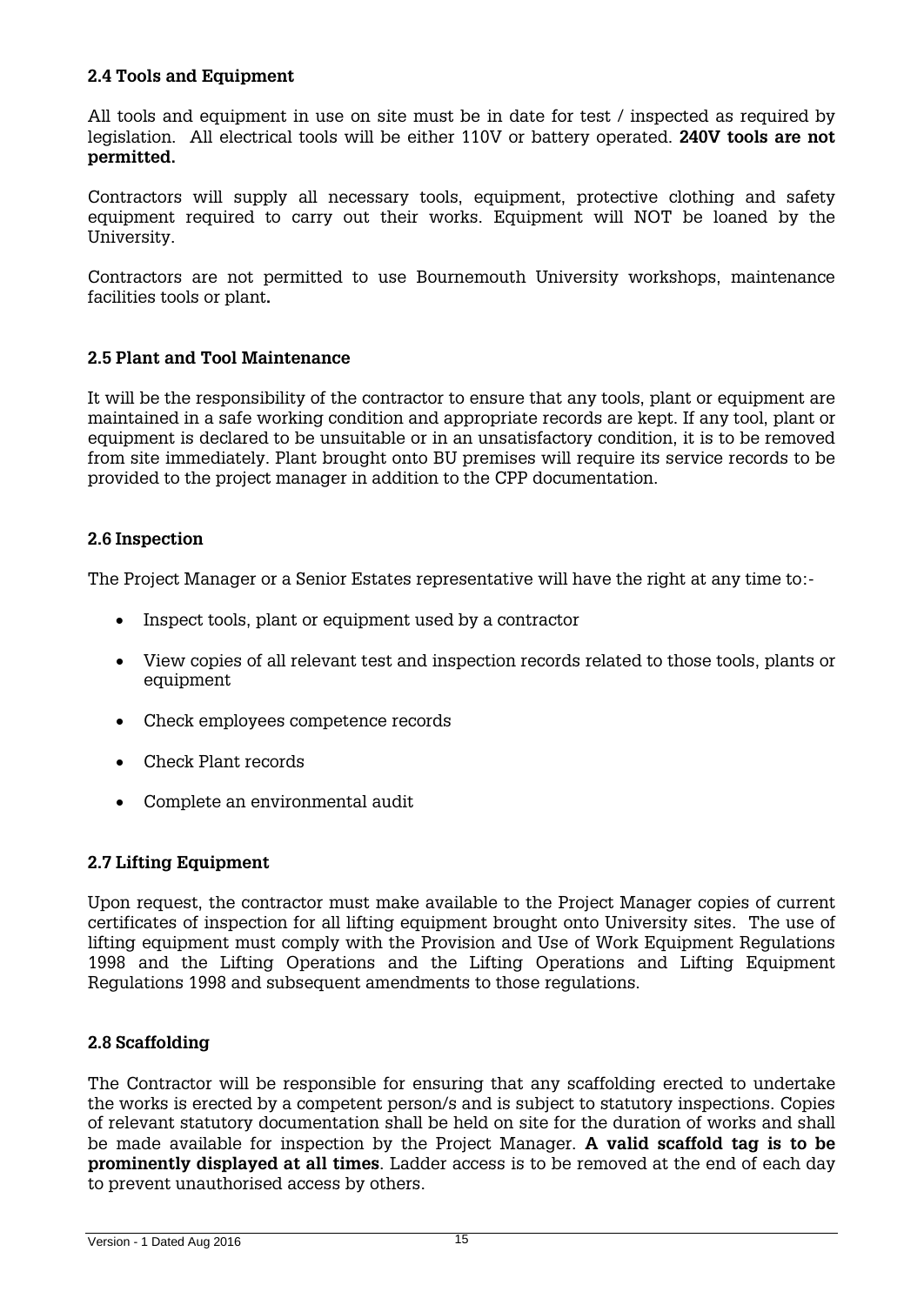# **3. Safety requirements**

# **3.1 Site Hazards**

Contractors shall confirm details of any known site hazards within the CPP. Where prior works has been carried out at the University premises that has been subject to the CDM Regulations and a Health and Safety File exits, this shall also be referenced.

# **3.2 Health, Safety and Welfare measures**

Contractors shall ensure that all current legislation with particular reference to the Health and Safety at Work Act 1974 is implemented in spirit, the letter of the law and/or the working rules of any industry are strictly complied with. Contractors shall provide all safety, health and welfare measures and amenities as required by the relevant legislation.

There is a legal duty under The Workplace (Health, Safety and Welfare) Regulations 1992, as amended by The (CDM Regulations 2015) to ensure that appropriate and adequate welfare facilities are provided at most workplaces.

The provision of welfare facilities should be considered at the planning stages of a project to ensure they are appropriately located.

The CDM regulations require that contractors, as far as is reasonably practicable, provide welfare facilities which meet the minimum requirements set out in Schedule 2 of the regulations for their own employees working on site or anyone else working under their control.

On projects where there is more than one contractor, the client and the principal contractor have a similar duty to ensure suitable and sufficient welfare facilities are provided for, before any construction work starts and for the duration of the construction work. The principal contractor should liaise with other contractors involved in the project to ensure appropriate welfare facilities are provided. This should continue throughout the construction phase to take account of any changes which might change the requirement for the provision of welfare facilities.

Schedule 2 of the regulations suggests that the minimum welfare facilities required includes:

- Sanitary conveniences
- Washing facilities
- Drinking water
- Changing rooms and lockers
- Facilities for rest.

Bournemouth University welfare facilities may only be used at the express permission of the Project Manager.

Where restaurant facilities are used by contractors, they shall at all times be aware of their dress and conduct. PPE and any unclean work-wear, including shoes, are not permitted in these areas. This includes high visibility garments and hard hats that must not be worn in catering or beverage outlets.

A current issue of the HSE publication "Health and Safety in Construction" is to be available on site for reference by all. Contractors must make themselves and their employees aware of the risks and hazards within the CPP relevant to the work which they are performing.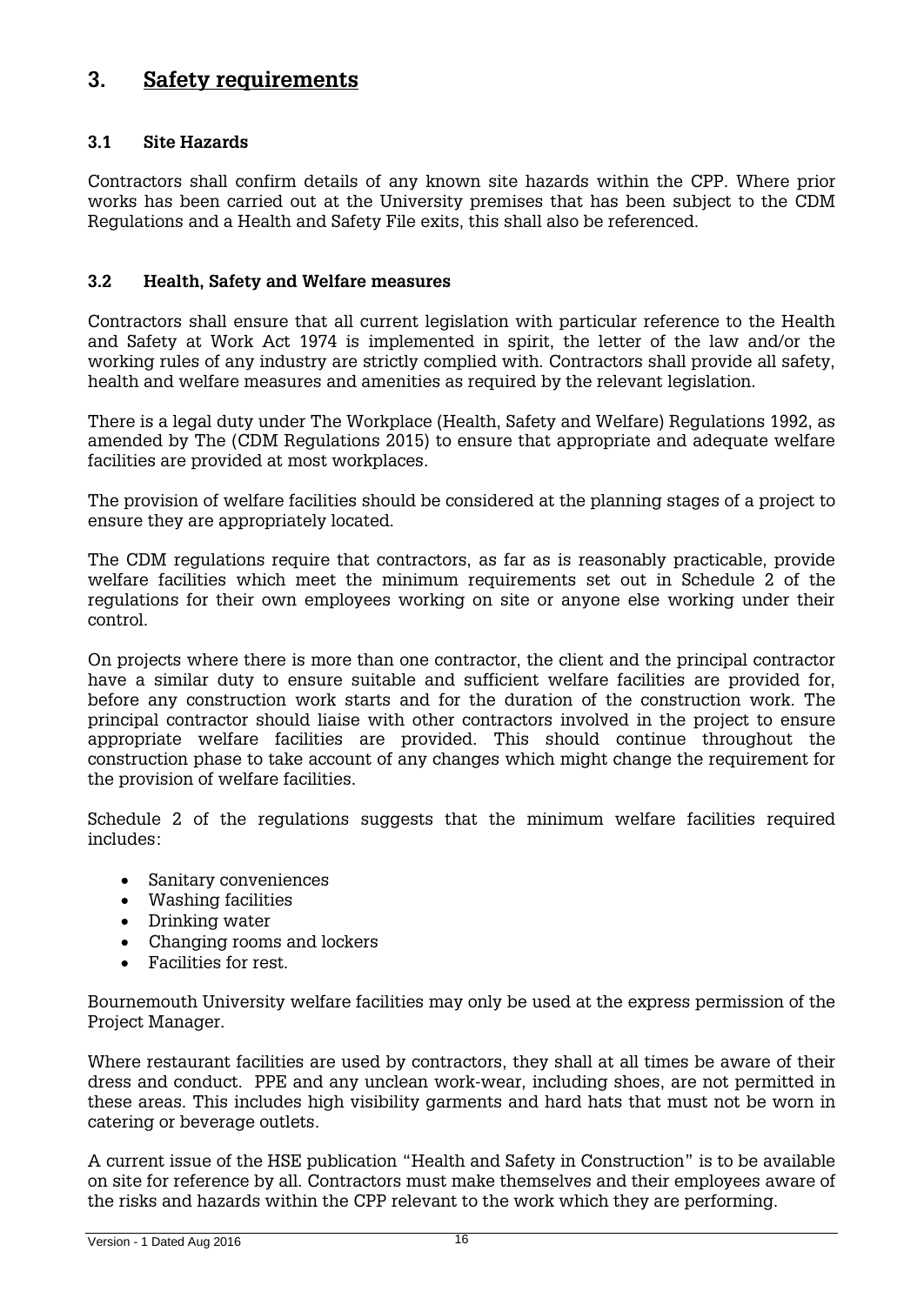### **3.3 Asbestos**

Estates Project Managers and Service Managers responsible for delivery 'the work', must provide details of known asbestos within the designated site/working areas to all contractors during the design stage prior to work commencing on site. Estates hold asbestos management surveys together with the current asbestos register detailing all known Asbestos Containing Materials (ACM's) at BU. This information is held within Talbot Campus, Estates Office, PG80 (01202 61626) and is available for inspection during normal working hours.

| Asbestos exists within the following buildings.<br>All asbestos containing materials are labelled where possible |                                  |  |
|------------------------------------------------------------------------------------------------------------------|----------------------------------|--|
| <b>Building Name</b>                                                                                             | Description                      |  |
| Poole House A                                                                                                    | Office/Teaching Block            |  |
| Poole House B                                                                                                    | Catering & Sports Block          |  |
| Weymouth House                                                                                                   | Office/Teaching/TV Studio/Cinema |  |
| Talbot House                                                                                                     | <b>Student Services/Nursery</b>  |  |
| Dorset House A                                                                                                   | Office, Seminar/Teaching Labs    |  |
| Dorset House B                                                                                                   | Allesbrook Lecture Theatre       |  |
| Sir Michael Cobham Library                                                                                       | Library and Learning Centre      |  |
| Christchurch House                                                                                               | Office/Teaching/Labs             |  |
| Bournemouth House                                                                                                | Office and Teaching/laboratories |  |
| Bournemouth House                                                                                                | Boiler/Plant Rooms               |  |
| <b>Studland House</b>                                                                                            | Office and Teaching              |  |
| Royal London House                                                                                               | Offices                          |  |
| Old Fire Station                                                                                                 | Student Bar                      |  |
| Elliot Road                                                                                                      | Store                            |  |
| <b>Bournemouth University Yeovil</b>                                                                             | Office/Teaching                  |  |

Contractors' requiring working access within these buildings must consult the Asbestos Register and sign the register to record it has been inspected for the 'contract area'.

Where the presence of Asbestos Containing Materials (ACMs) has been identified or is suspected, the contractor or the contractor's representative must remove all personnel from the immediate area and inform Bournemouth University's Project Manager or their representative immediately. The area should be isolated and sealed where possible until suitably qualified specialists are on site. The Asbestos Management Plan (AMP) identifies all BU procedures in the event of uncovering Asbestos. The AMP is available on request or from the Estates office.

If the contractor identifies any new asbestos, work activities will cease immediately until the suspect material has been sampled and analysed by a UKAS accredited laboratory. Should it be found that the material contains as bestos  $-$  it should be removed by a competent contractor in accordance with the Control of Asbestos Regulations 2012. Copies of contractor licences, employee training certificates, waste consignment notes and the Landfill License are to be given to the Maintenance Services Manager for record keeping, together with the weight of asbestos disposed of.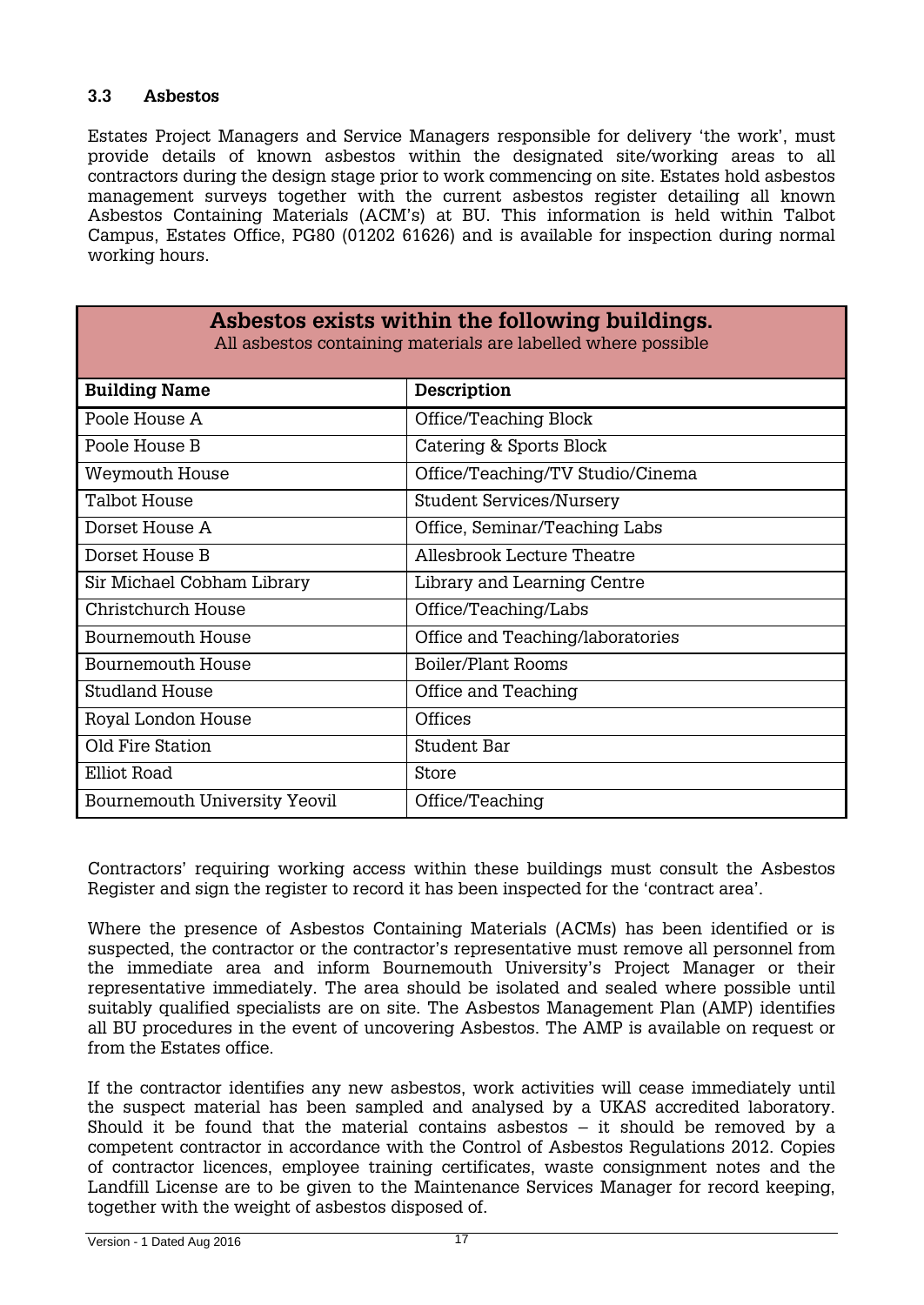Project Managers are to work in accordance with Bournemouth University's Asbestos Management Plan.

Contractors must ensure that their staff and sub-contractors fully understand and comply with Bournemouth University's management procedures.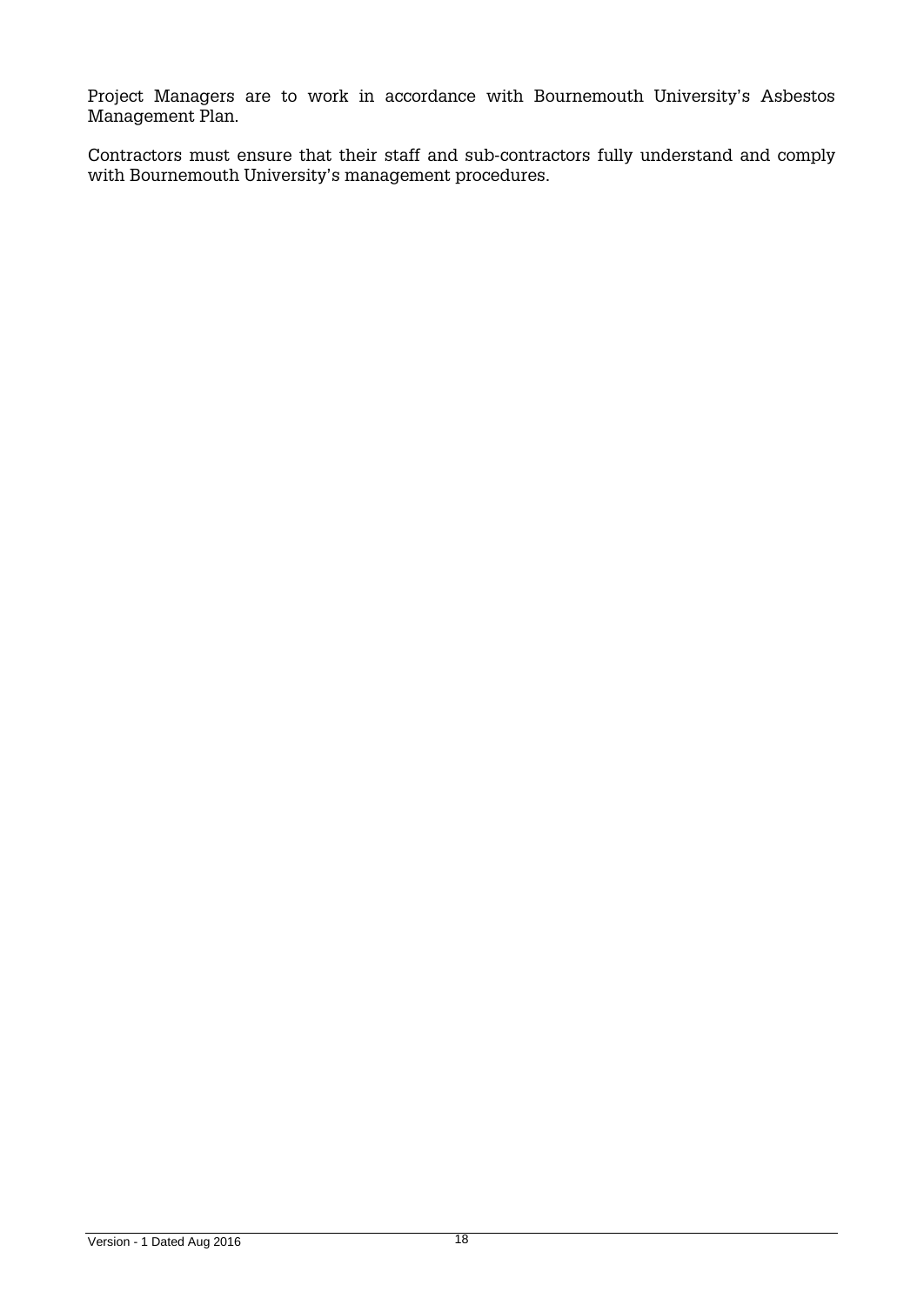# **3.4 Risk Assessments, Safe Systems of Work and Method Statements**

The contractor is responsible for carrying out risk assessments for all work activities undertaken as part of the contract. The contractor shall employ 'Safe Systems of Work' at all times, and where appropriate must include arrangements which ensure the safety of their own staff with particular reference to those persons working unaccompanied (Lone Workers), Bournemouth University employees and members of the public. The contractor should note that the sites are complex and other contractors may be involved in the work area.

The contractor shall make available copies of risk assessments including 'Safe Systems of Work' and a specific method statement to the Project Manager prior to starting work on site.

Contractors will be responsible for ensuring that their own employees/sub-contractors are provided with and use appropriate protective equipment in accordance with the risk assessments prior to starting work on site.

When working on or adjacent to the public highway, high visibility garments must be worn.

### **3.5 Permit to Work**

For certain high-risk activities Bournemouth University uses a Permit to Work system. Areas where a Permit to Work is required include:-

- Hot Work/Welding/Grinding. A 1hr fire watch is required post completion of hot works. (permit can be provided by the project manager)
- Low Voltage Electrical work (Authorised Person only)
- Confined Space working Including 'spaces' created specifically by the work being undertaken (Authorised Person only)
- Sinks in Laboratories Chemical hazards (permit can be provided by the project manager)
- Roof Access Permit When working on high level roofs (Access permits can be provided by the project manager)
- Other restricted areas (permit can be provided by the project manager)

Permit to Work will be issued by the BU Authorised Person (AP) or Project Manager on receipt of all supporting documentation for the task. Permit to works will be time dependent on the type of task and the level of risk which will be determined by the AP. The contractor will be responsible for supplying all relevant information including but not limited to;

- Competencies Training records and qualifications of the engineers/workers undertaking the task/s
- Suitable and sufficient Risk Assessments for each aspect of the task
- Method Statement detailing the system and sequence of the work, the location, to be signed and dated by all operatives prior to undertaking the task.

A permit to work requires 72 hours' notice to Estates.

24 hours before a permit is issued, the contractor must provide the AP/PM (issuing the permit) with the task specific documentation as detailed above.

The appropriate Authorised Person can be contacted through Estates on 01202 961626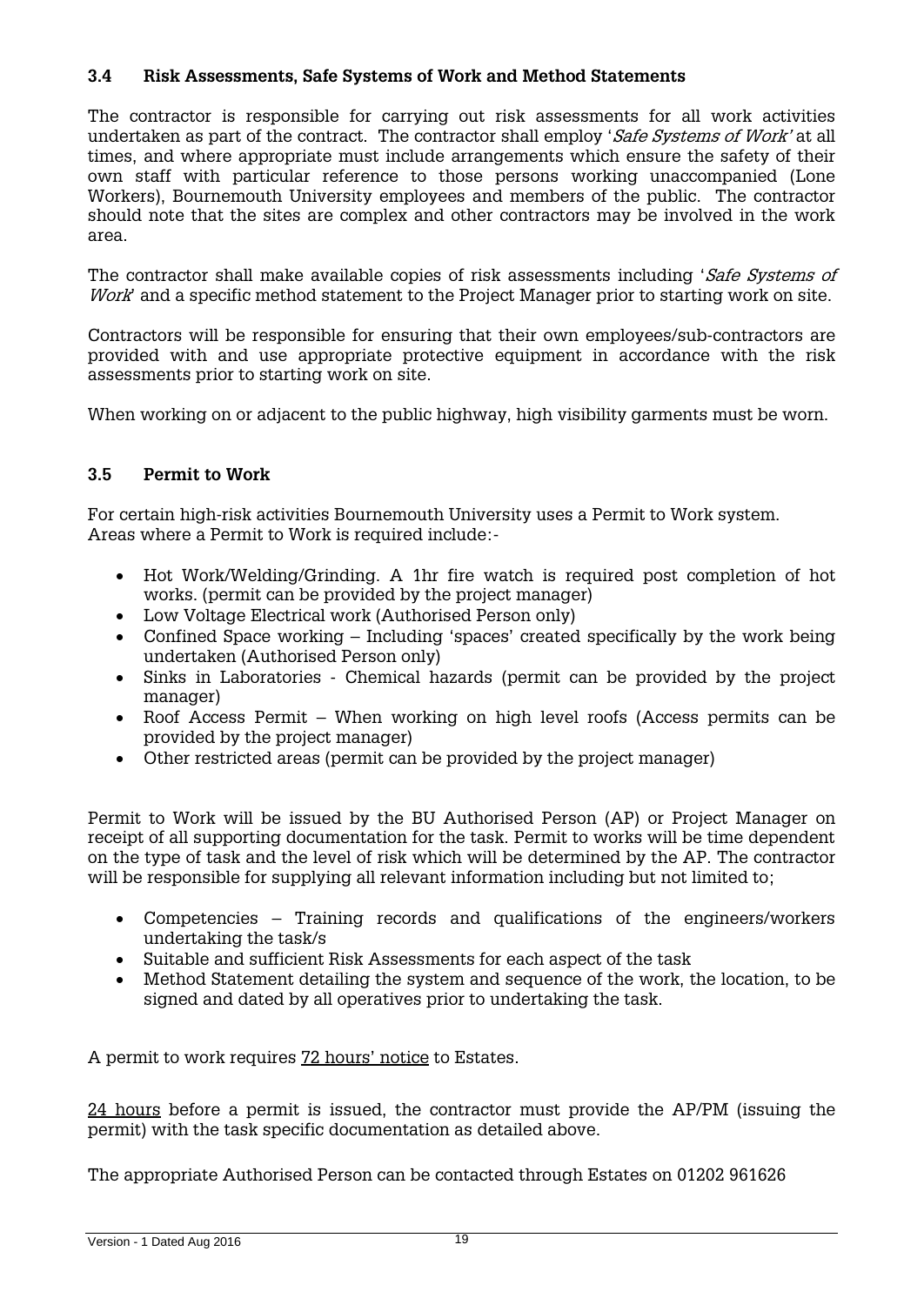### **3.6 Excavations**

Where the works require excavations to be undertaken the contractor shall:-

- Before starting work, obtain a PTW including service plans and consult the Project Manager on the locations of drains, cables, gas and water mains etc. If there is any doubt, the contractor will arrange for equipment to detect buried services as part of the contract requirements.
- Use safe excavation methods, as described in the current HSE guidance note HS (G) 47 – 'Avoiding Danger from Underground Services' and subsequent HSE updates. Particular consideration shall be given to supporting the sides of excavations against collapse.
- Ensure an adequate working area is allowed. Placement of arisings/spoil must not cause a nuisance or hazard. Roads and footpaths must be kept clean and swept to prevent slipping and/or a skidding hazard for vehicles, cyclists and pedestrians.
- Ensure that suitable protective sheets shall be used in the vicinity of excavation works in order to minimise the damage caused to surrounding areas.
- Ensure that all excavations or areas where the good surface of pathways has been disturbed are guarded with suitable signs and with "Heras" fencing as appropriate. If the area is not well-illuminated by the premises street lighting, then flashing beacons may be needed during darkness. These beacons should be well-secured to avoid theft. It will be the contractor's responsibility to ensure that these measures are maintained throughout the duration that the hazard exits.
- Carry out all reinstatement to the satisfaction of Estates including any measure necessary to reinstate the surfaces disturbed, i.e. new turf, top soil, seeding and watering etc. as necessary.

# **3.7 Fire Precautions**

Contractors shall take all necessary precautions to minimise loss or damage by fire and to prevent the outbreak of fire.

Contractors shall comply with the code: "Fire Prevention on Construction Sites, the Joint Code of Practice on the Protection from Fire on Construction Sites and Buildings Undergoing Renovation", latest edition, obtainable from the Building Employers Confederation and the Loss Prevention Council. Contractors shall retain a copy of the code on site at all times.

On all sites contractors must discuss and agree with the Project Manager:-

- The name by which the site is to be known for emergency reporting of fire
- Signboards at access points from the public road frontage prominently displaying the name by which the site is to be known
- The means of raising the alarm and the action to be taken in case of fire
- The position in which all gas cylinders, flammable liquids and other flammable consumable stores are to be kept when not in use
- The exact siting of the contractors' huts and stores.
- The designated RV point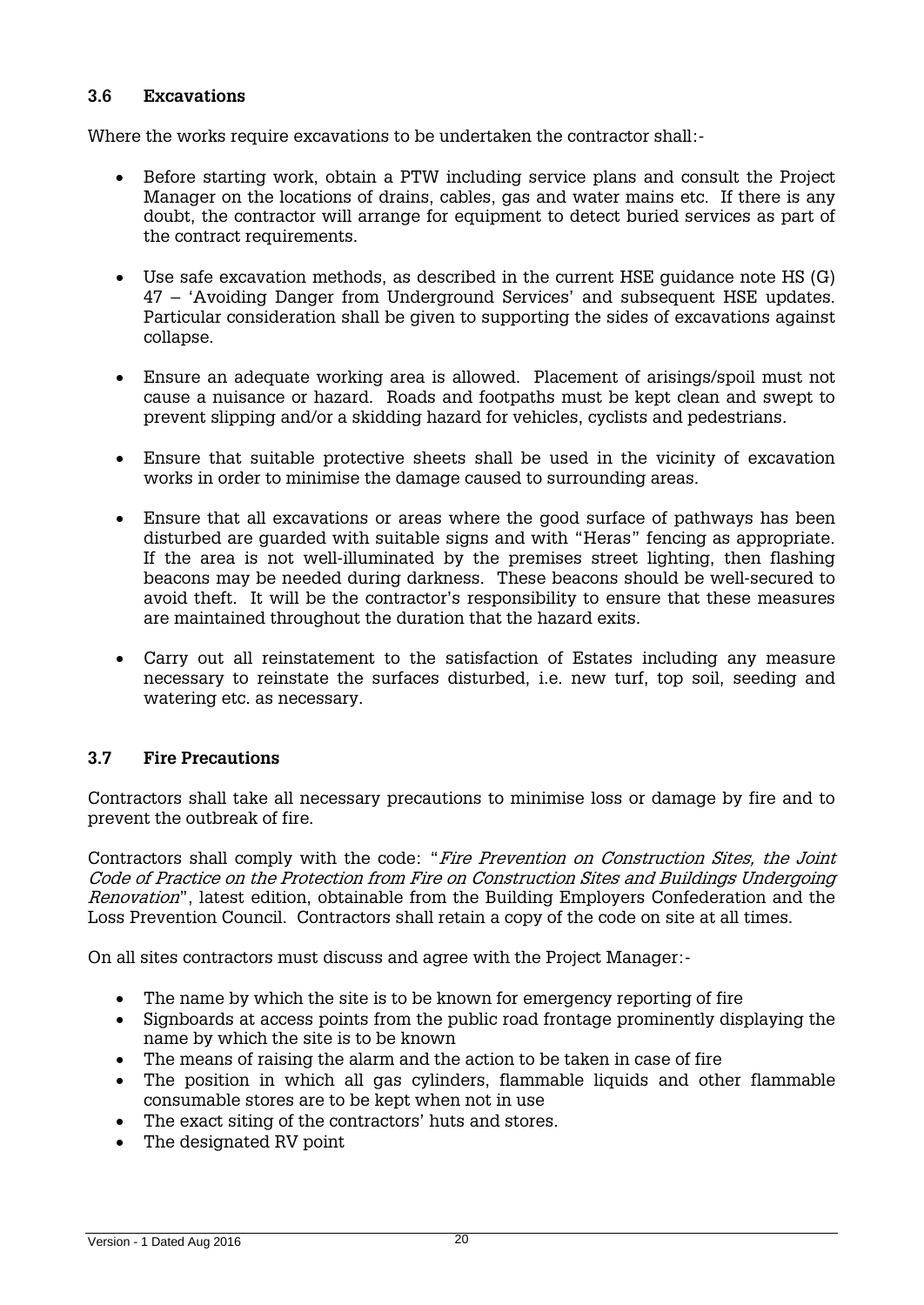Prior to starting works, contractors shall discuss and agree with the Project Manager:-

- Any fire hazards associated with the construction proposals for carrying out any maintenance; adaptation or extension of existing buildings.
- Instructions to contractor's and sub-contractors staff about the action to be taken in case of fire, or hearing any alarm, either in the contractor's area or in and around the University's buildings.
- Instructions to all supervisory staff, including foremen and charge hands, whether own staff or sub-contractors, of the specific arrangements for reporting of fire to the University by telephone.

Contractors shall ensure that they do not compromise the University's existing fire precautions and shall amongst all other things:-

- Maintain operation of the University's fire alarm systems and smoke detectors installed and connected within the curtilage of the contractor's site.
- Keep clear the access routes for fire engines around buildings
- Keep clear, and if necessary illuminate the escape routes within buildings
- Maintain the University's fire protection compartments within the curtailage of the contractor's site

### **3.8 Notices/Safety signs**

Contractors must obey any Bournemouth University safety sign or instruction notices displayed. Contractors are responsible for supplying and displaying sufficient safety signs, to prevent injury to Bournemouth University staff, or other persons, on or off the site. The positioning of contractors statutory notices must be agreed with the Project Manager.

# **3.9 Nuisance**

Contractors shall take all practical steps to minimise any nuisance created by their own operations, e.g. dust, fumes or noise. Contractors must inform the Project Manager, in advance of any operation they intend carrying out, where a hazard or nuisance cannot be eliminated.

Noise in or within earshot of existing occupied buildings, vibration, dust, smoke, pollution, obstruction, or any other nuisance caused to any persons or property in the neighborhood, shall be kept to a minimum. Compressors, pneumatic drills, etc. shall be fitted with silencers. Concrete/cement mortar mixers and hoists shall be electrically operated.

### **N.B. Contractors shall be aware that during the examination period no noise will be allowed in areas adjacent to examinations.**

Fumes from machinery or plant must not enter occupied buildings and all equipment must be sited accordingly.

The contractor's attention is drawn to the "Control of Pollution Act 1974 Sections 60 and 61". The Local Authority may impose a maximum noise level for the site and also lay down restrictions on the types of plant to be used and the methods of working to be adopted.

It is the contractor's duty to ascertain if any impositions or restrictions will apply to the site and to submit application to the Local Authority for prior consent to proposals for complying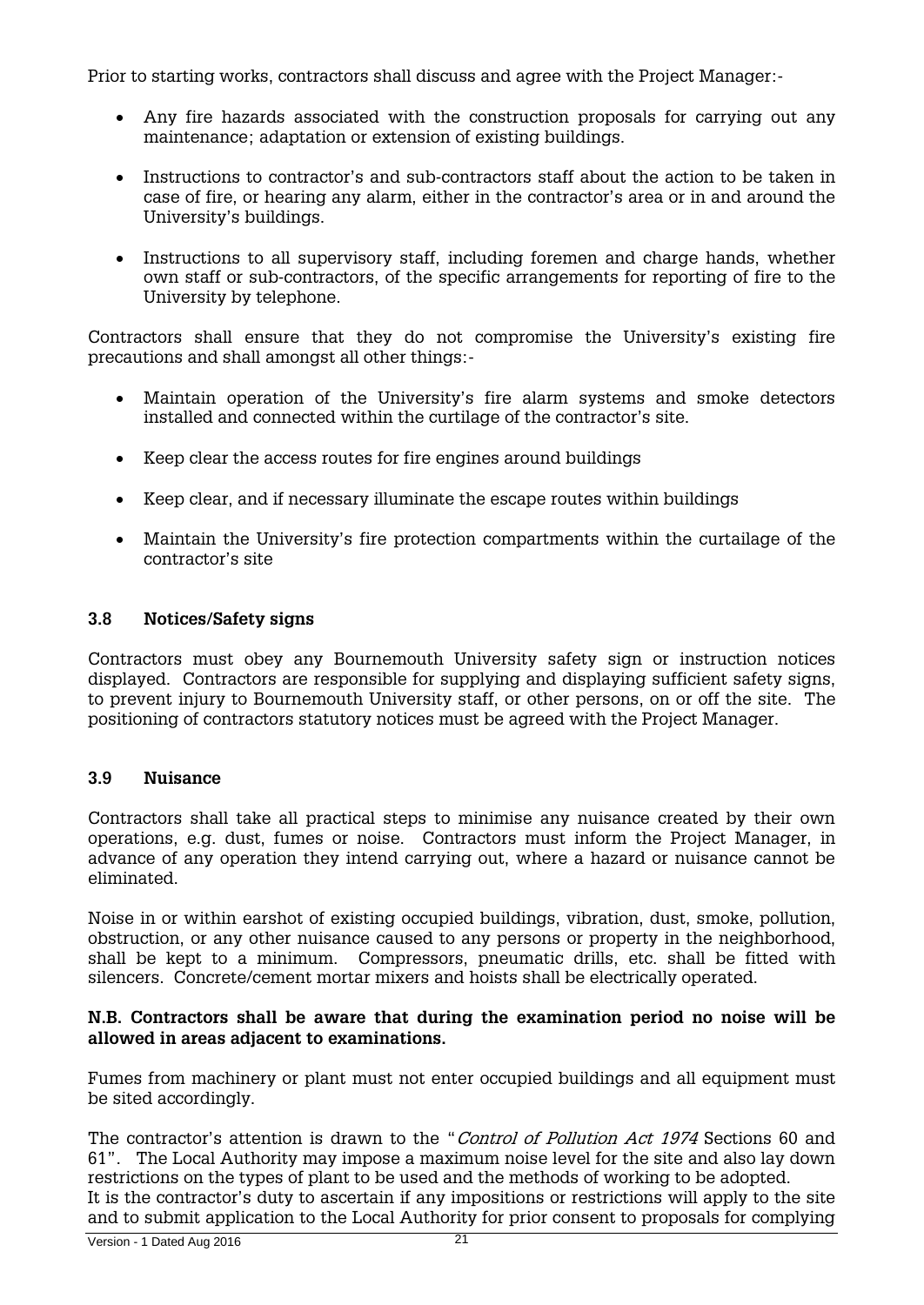with the Local Authority's requirements. All costs arising out of such compliance shall be included in the contractor's tender price

Short wave radio or other electronic equipment must not be used without the approval of the Project Manager, which may subsequently be withheld or withdrawn if interference with electronic equipment occurs or recurs.

### **3.10 Overhead Working and Work on Roofs**

Falls continue to be the biggest cause of fatal injury in Britain's workplaces, with 25 construction worker deaths in 2016/17 (source HSE).

The contractor shall:

Consult with the Project Manager on the proposed system of work and methods of access.

Assess the job-specific risks with working at height and take into account HSE and CONIAC guidance on the measures to be taken to prevent falls. These may include the appropriate combination of physical barriers, equipment for providing safe access and a safe place of work, fall arrest equipment and safe systems for working. Ensure that appropriate means are in place to prevent falls likely to cause personal injury. The means should include physical barriers, fall arrest equipment or other methods of working.

Ensure that suitable precautions are taken to protect persons below from falling objects. This is especially important when work is to be carried out above footpaths, stairwells or entrances to buildings. In the latter case, it may be sometimes possible to arrange a temporary closure of the entrance, but this will have to be agreed well in advance.

Ensure that in all cases where any person may be beneath scaffolding, toe boards and metal mesh brick guards must be provided. Full height protection must be provided over entrances and exits if they remain open. The base of all scaffolding must be protected with secure 'Heras' type fencing if not within a secure site.

Display warning signs around the work area. These must conform to the "Safety Signs and Signals Regulations 1996". In all cases, it will be necessary to cordon off the work area with solid physical barriers.

If scaffolding is necessary, ensure that the statutory scaffolding register is maintained.

If mobile platform scaffolds are used, ensure that the HSE recommendations are followed ensuring that staff using the platform are suitably trained in its operation.

A valid scaffold Tag is to be displayed at all times.

### **3.11 External Barriers and Screening**

Barriers must be erected around any hole or excavation, supplemented with safety signs by day and lamps by night. Where practicable, the contractor will ensure that the excavation is adequately covered in accordance with current health and safety regulations. The contractor is responsible for the provision of the necessary barriers, notices and lights.

Standard pedestrian barriers are not deemed suitable protection from external work areas. Bournemouth University requires contractors to use Heras fencing (or similar) as the minimum requirement of a physical barrier for all external works unless an alternative method has been approved by the project manager.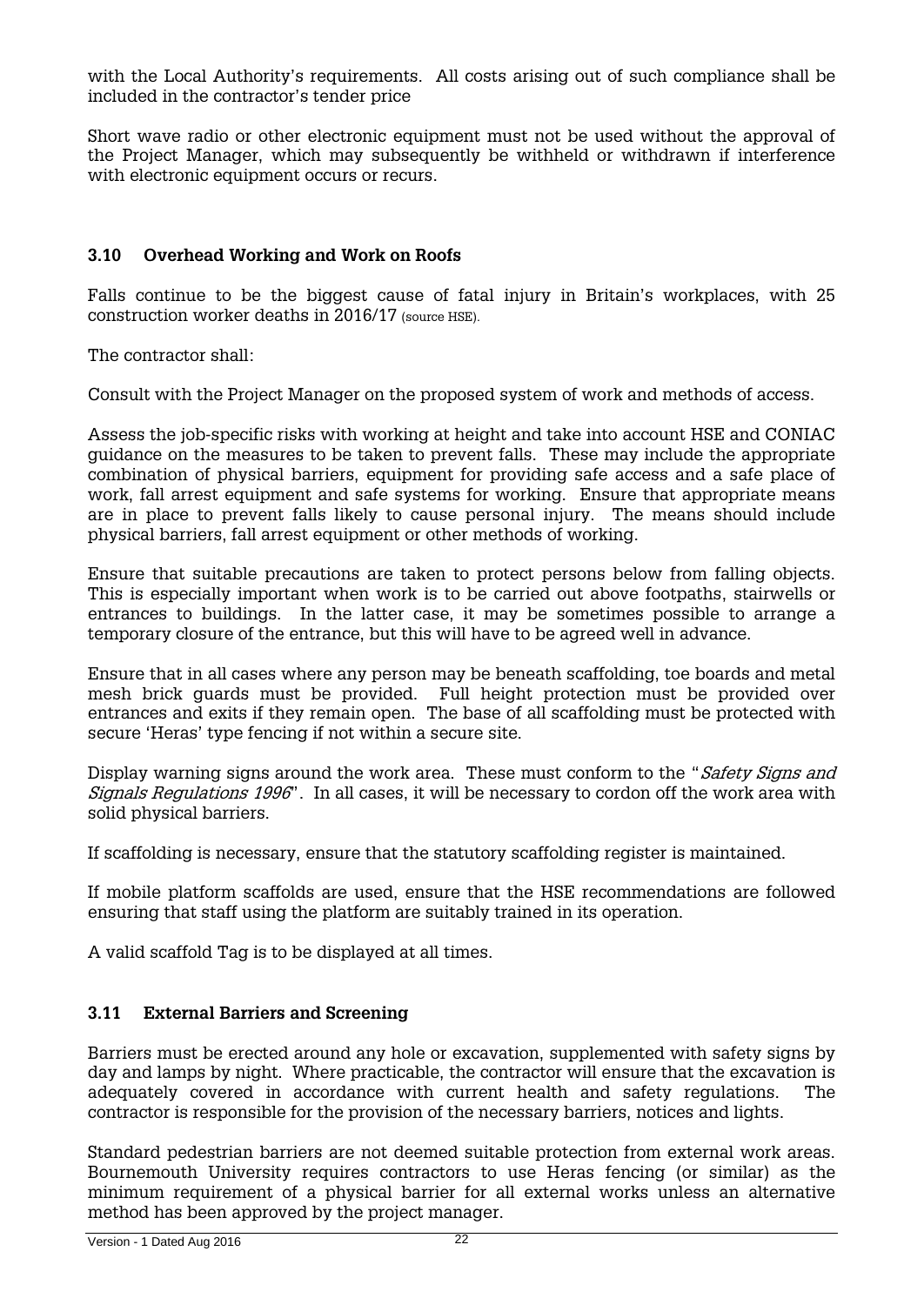# **3.12 Protection of Internal Works**

Wherever the Contractor's employees and sub-Contractors are working there must be a solid, physical barrier between them, their work, students, visitors and staff. Within buildings the solid, physical barrier may need to be full height but depending on the nature of the work could be as low as one meter high. When corridors need to be closed, even for short periods, solid, physical barriers are to be erected including across corridor doors where appropriate. Freestanding diversion signs shall be employed to re-direct visitors, clients and staff with prominent black lettering on a yellow background. Tape barriers, plastic bollards and rails and plastic mesh fencing are unacceptable.

Where it is absolutely necessary for students or staff to pass through the contractor's working area, the contractor shall employ a watchman to ensure the full safety of those students, visitors and staff including safe distances from tools, plant or equipment.

# **3.13 Lifting operations**

Lifting operations should be undertaken in accordance with requirements of the "Lifting" Operations and Lifting Equipment Regulations 1998" and subsequent amendments to the regulations. In particular the lifting operations should be planned, supervised and carried out by competent persons.

### **3.14 Hazardous Materials and Substances**

The use of all substances and processes must comply with "Control of Substances Hazardous to Health Regulations 2002" and any administrative update (COSHH).

Prior to contractors bringing COSHH materials to Bournemouth University, they shall supply the Project Manager with any relevant data sheets and risk assessments. Means of storage of COSHH materials shall be identified as part of the risk assessment and method statement documentation to the Project Manager.

The use of Bleach containing substances is prohibited for use within the University.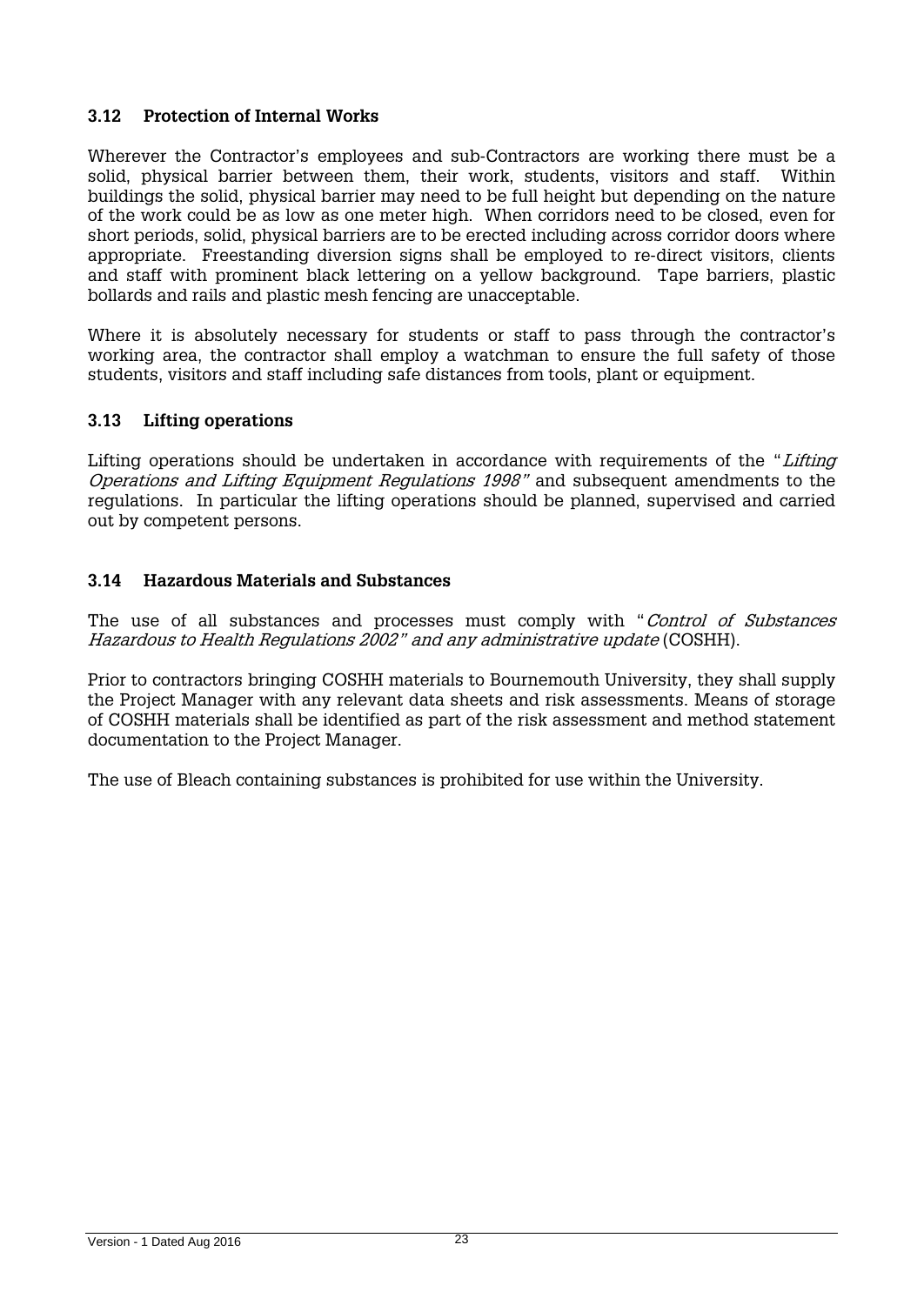### **3.15 Grounds Maintenance**

Contractors shall conform to current safe working practices, wear correct protective clothing in relation to the work they are carrying out.

### **3.16 Pesticide**

Only qualified contractors who can demonstrate their competence and provide certificates for the Pesticide spraying, pertinent to the chemical they are using shall undertake spraying activities. Risk Assessments, Method Statements and COSHH Data information must be provided to Estates on an annual basis or when persons or chemicals have changed.

### **3.17 Tree Surgery**

The contractor shall assume all trees on site are the subject of a Tree Preservation Order (TPO). The contractor shall ascertain from the Project Manager if this is the case. If affirmative, then Local Authority approval must be obtained before carrying out tree surgery work. Areas are to be correctly fenced and signed.

All work must conform to 'Arboricultural Association ASCI' safety guide and regulations. Sites are to be kept safe and tidy during working and after hours.

### **3.18 Housekeeping**

All site areas where work is being carried should be maintained in a safe condition, gangways and escape routes must be kept clear and free from hazards at all times.

### **3.19 Security**

The University operates a Management Security Policy. Measures are required to prevent unauthorised access and to allow controlled access in accordance with the particular project requirements. Security provisions should co-ordinate with, and not compromise emergency means of escape.

The security of existing buildings must be maintained at all times. The contractor shall ensure that appropriate steps are taken to limit the number of people on site to those directly concerned with the construction work ensuring that the security of the building is maintained as a whole.

The contractor shall ensure that the University's security devices remain in working order throughout the duration of the contract; where this is not possible arrangements shall be made with the BU Soft Services Manager to agree/provide alternative arrangements.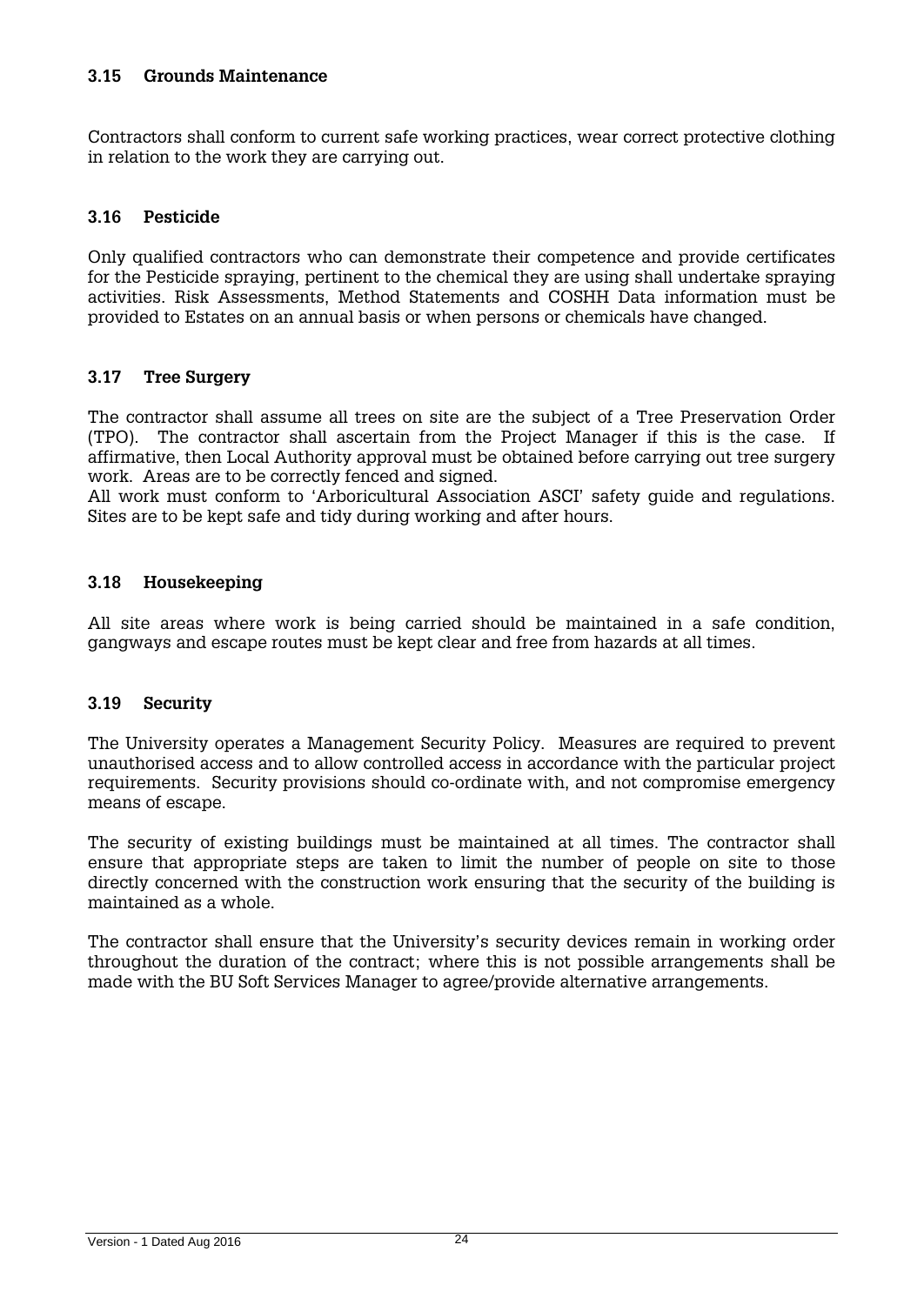# **4. Site Restrictions**

# **4.1 Designated work area**

The work areas within the premises in which works are to be carried out shall be agreed between the contractor and the Project Manager.

# **4.2 Electrical and Piped Services**

At the discretion of the Project Manager, electricity, water and drainage services may be made available for use by the contractor at designated take-off points; connections must be of a type acceptable to the Project Manager. The contractor will be wholly responsible for the supply and installation of any connection and for its satisfactory removal and reinstatement upon completion of the contract.

Disruption to any services, including isolation, reinstatement or commissioning will not be permitted without prior arrangements with the Project Manager (see paragraph 1.5 above).

Live electrical working is not permitted.

Any work on public drinking water systems will only be permitted by WRAS approved (or equivalent) engineers.

# **4.3 Use of BU Lifts**

Lifts or Hoists may only be used with the written permission of the Project Manager following a suitable and sufficient risk assessment to ensure the appropriate lift or hoist is specified for the load to be carried.

Contractors shall install suitable protection to the internal surfaces of lifts to prevent any damage to the lift fabric. Any damage caused to the lift/s during the works will be charged back to the contractor.

### **4.4 Storage Areas**

The Project Manager will advise contractors of the permitted locations for any huts or other temporary storage facilities before they arrive on site.

# **4.5 Street Lighting**

Lighting of routes accessible to the public:- Where required by the Local Authority or where public footpaths/roadways are inadequately lit due to the nature of the works, temporary maintained lighting shall be provided. All escape routes shall be adequately illuminated during working hours.

# **4.6 Suspension of Work**

The University reserves the right to require a contractor to temporarily suspend any activity which interferes with the running of the University operations and facilities.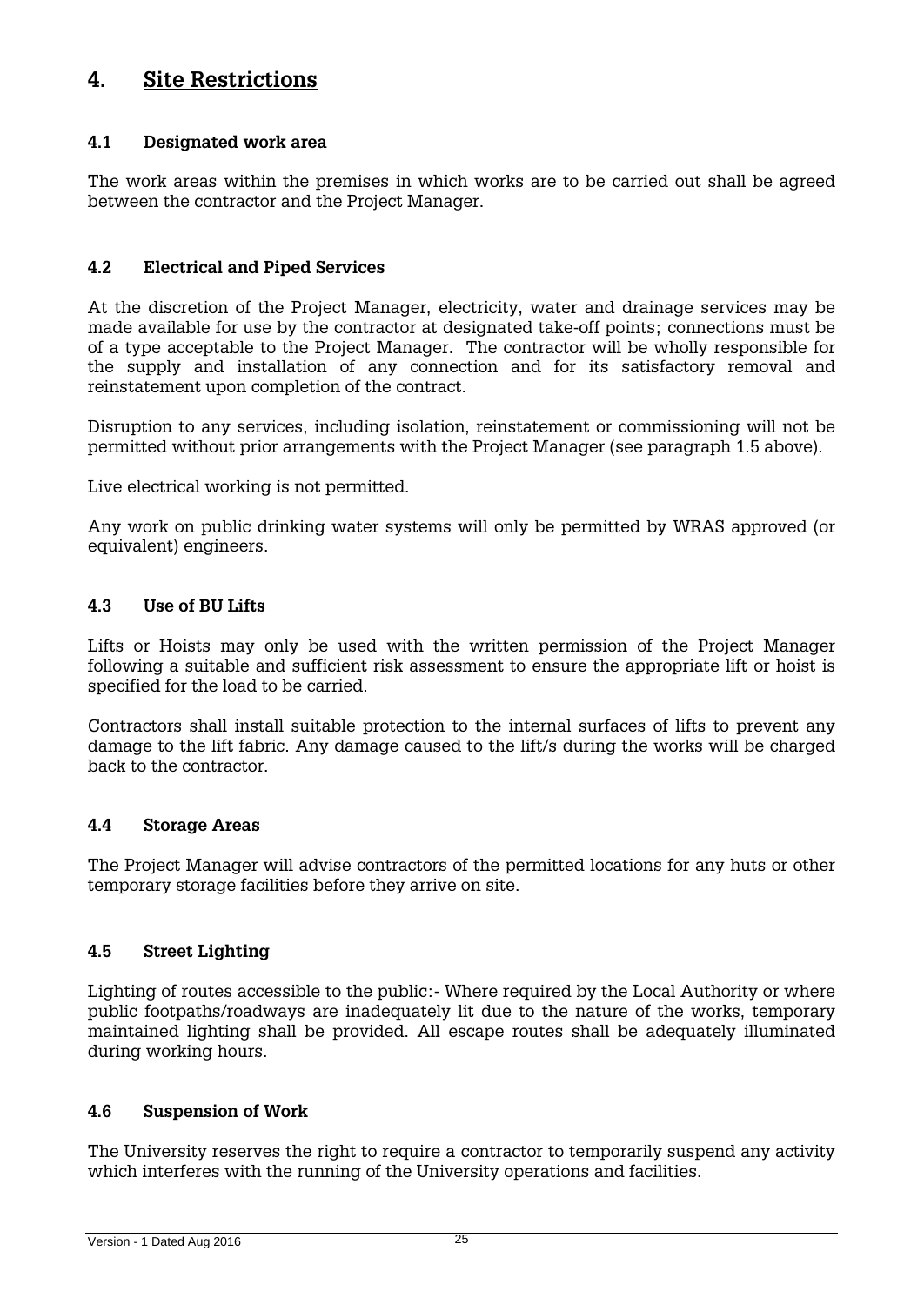# **5. Emergency Arrangements**

These will be briefed at the pre start meeting prior to starting work by a BU representative. Sub-contractors are to be briefed by the Principle Contractor.

# **5.1 Emergency Evacuation**

On arriving on site, the contractor shall make themselves aware of the site rules, restricted areas and emergency arrangements by contacting the Estates Office at Talbot Campus.

The contractor must make their employees aware of:-

- The fire alarm testing arrangements, along with assembly points and evacuation arrangements in place.
- Any other evacuation arrangements in place.

It is the duty of the Contractor to bring this information to the attention of all sub-Contractors.

# **5.2 Fire Alarm Tests**

Talbot Campus – Fire alarm tests are undertaken on the first Wednesday of the month between 07:30 and 09:00 hrs.

Lansdown Campus – Fire alarm tests are undertaken weekly on Tuesday mornings between 07:30 and 09:00hrs.

Contractors shall request details of times of tests on arriving on site for the areas they will be working in.

### **5.3 First Aid**

The Contractor is expected to provide First Aid facilities for employees in accordance with statutory requirements. There are no medical services available at the University.

# **5.4 Accident Reporting**

In the event of an accident, near miss or dangerous occurrence, however minor on Bournemouth University premises, the Project Manager or their nominated representative must be notified at the time of the accident. These need to be reported using the BU online Intranet H&S accident reporting tool (this is also the case for environmental incidents).

If a notifiable accident (as defined in the RIDDOR 2013) occurs on site, and the injured party is an employee of the Contractor, it is the responsibility of the Contractor to notify the relevant enforcing authority in accordance with the above-mentioned regulations. All contractors' accident investigation reports must be copied to the Project Manager or their nominated representative.

In the event of a dangerous occurrence (as defined by *RIDDOR2013*) in connection with any work being carried out by the Contractor on Bournemouth University premises, it is the responsibility of the contractor to notify the relevant enforcing authority in accordance with the above-mentioned regulations. The Project Manager or their nominated representative must be notified at the time of the dangerous occurrence. These need to be reported using the BU on-line Intranet H&S accident reporting tool.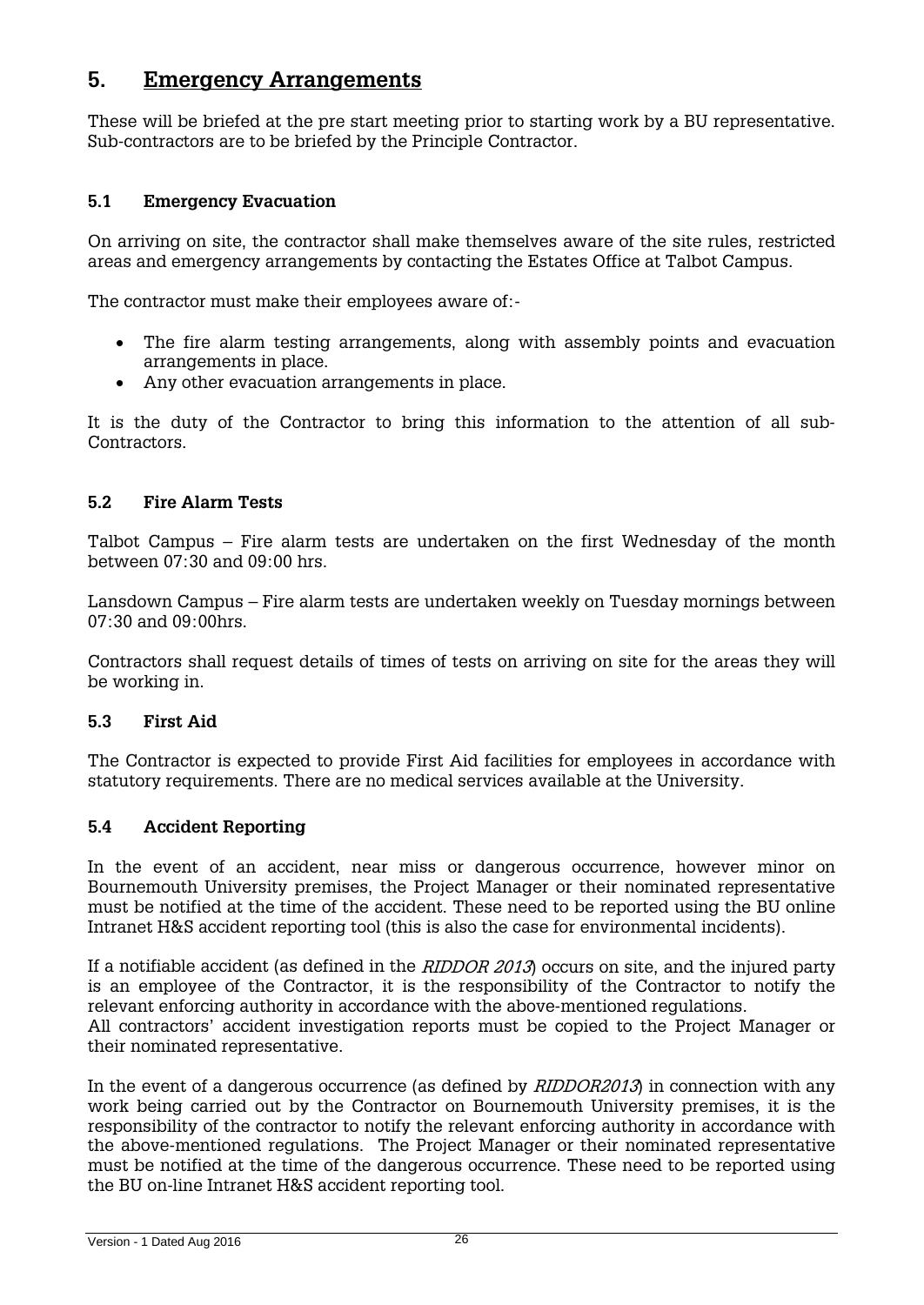Bournemouth University reserves the right to ask for copies of the contractor's investigation report as well as the right to investigate all accidents and dangerous occurrences on its premises.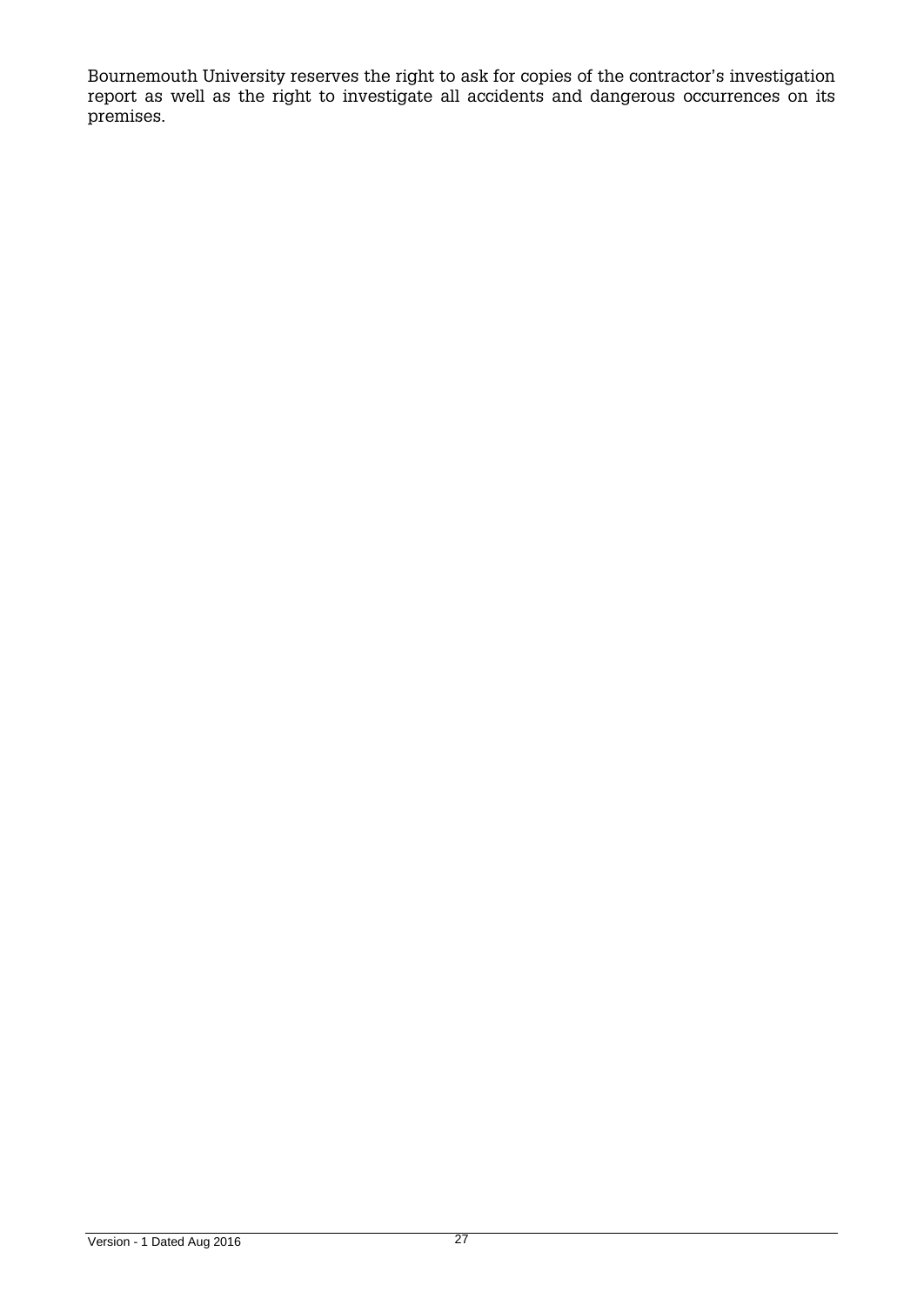# **6. Safety Check List for Contractors and Bournemouth University Managers**

### <span id="page-27-0"></span>**6.1 Bournemouth University Managers**

- Ensure a specific construction phase plan, risk assessment/s and method statement/s have been provided by contractor/s for the work and they have been checked and approved
- Ensure environmental hazards are identified and appropriate control measures are in place to minimise harm to the environment
- Competencies are checked and recorded within the job file
- Ensure inductions are carried out signed for; recorded and that passes are displayed at all times
- Ensure Contractors attending the premises complete the attendance sheet at the Building/ Reception/Estates Office, contractors are to sign both in and out.
- Ensure escape route and exits are free from obstructions and fire doors are kept closed
- Ensure unsafe activities are challenged immediately and, if necessary, the occurrence is reported to the Project Manager
- Ensure contractors are made aware of any operational hazards at the premises
- Have you undertaken and recorded an Equality Impact assessment

# **6.2 Contractors**

- Ensure a suitable construction phase plan, risk assessments and method statements are provided for all activities
- Ensure all environmental hazards have been assessed and appropriate control measures are in place to minimise harm to the environment;
- Ensure all competencies, training certification and service records for plant are provided where necessary
- Ensure COSHH assessments are available
- Ensure safety signs and barriers are provided as required
- Ensure any hazardous areas are cordoned off and staff are advised
- Ensure they have been briefed on the site rules and procedures, fire alarm tests, restricted areas and emergency evacuation arrangements
- Ensure all walkways, escape route and exits are free from obstructions and fire doors are kept closed
- Ensure all fire extinguishers are accessible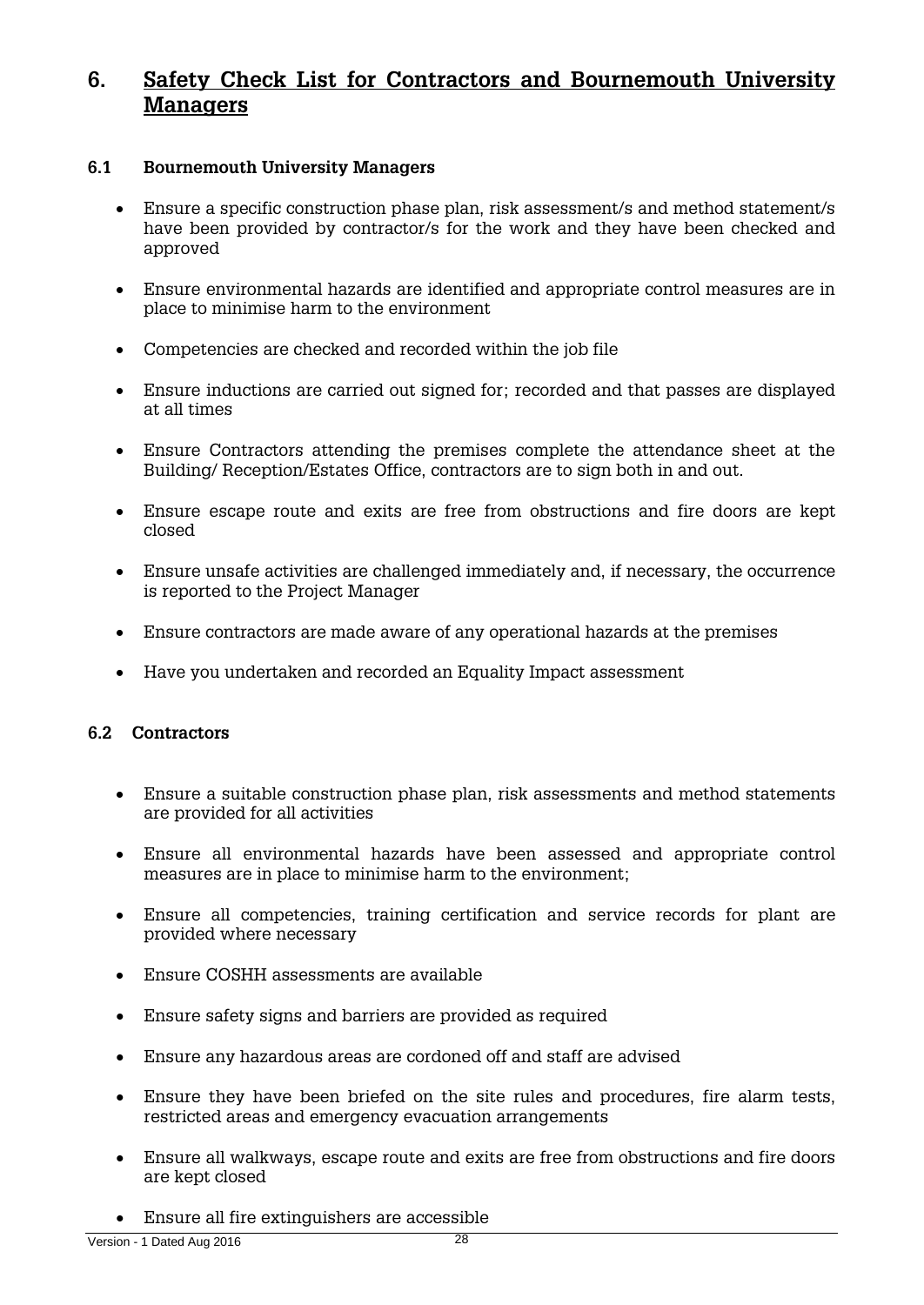- Ensure all extension leads and trailing power supplies are safely managed
- Ensure the work activity does not create potential hazard, for example:
	- o High-level working
	- o Hazardous substances
	- o Temporary electrical working
	- o Ensure the integrity of the fire warning system.
- Ensure the safety of staff and the general public
- Ensure that all relevant site records are kept up to date
- Ensure that unacceptable levels of noise, fumes or dust are avoided
- Ensure that safe systems of work are re-appraised should the nature of the work significantly change.